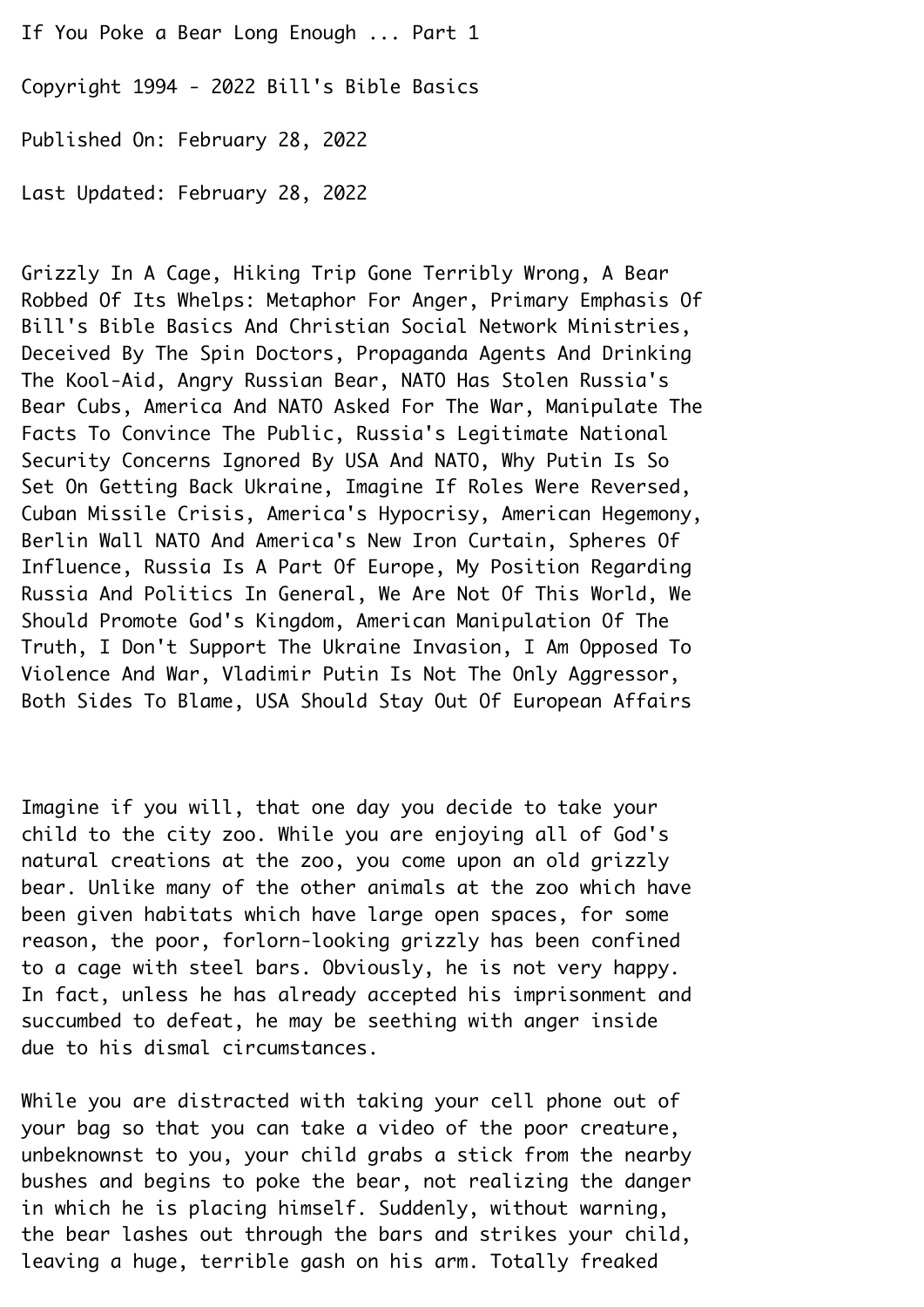out, you wrap the child's arm tightly in his jacket to try to slow down the flow of blood, and then you rush off to the zoo's first aid station as fast as your legs can carry you.¬

Thankfully, the first aid station isn't too far away, and your child soon receives medical attention. Although he is obviously quite visibly shaken by the horrible incident, you are relieved to learn that due to the child's distance from the bars of the cage, the wound is not quite as bad as it looks. At worst, he may possibly be left with a small scar on his arm. But concerning yourself, you are angry! In fact¬ VERY angry! Once your child has been attended to, you march off to the zoo's central office full of indignation. Oh boy! You are going to let them have it! "Why in the world would they even keep such a dangerous animal at their zoo?", you ask yourself. Maybe you ought to sue them, right?¬

But let me ask you something; and I hope that you will give an honest answer. Who is really to blame with regards to this incident? The zoo's management, you, or your child? The zoo is obviously more than aware of the dangerous nature of the grizzly bear. In fact, it has long been their policy to post clear warning signs all around the zoo where particularly dangerous animals are being housed. Zoo visitors are advised to maintain a safe distance from certain habitats and cages at all times. Likewise, in certain cases, a double security fence has been constructed around the enclosures. The zoo is obviously concerned with liability. Thus, it has taken all necessary precautions to protect itself. In short, the zoo simply cannot be blamed for what happened to your child.

What about the bear? Can we blame the grizzly? Hardly. After all, it was unjustly provoked by your child, who innocently, and repeatedly, poked the bear with a stick, totally unaware of the dangerous situation that he was creating through his foolishness. In short, that old grizzly was simply acting according to its own nature, as had been given to it by God.¬ So the truth of the matter is that if blame is to be cast on anyone, it would have to be on you -- for becoming distracted¬ -- and on your child -- for behaving in a foolish manner that placed him in danger.

Let me give you another example. Imagine that you and a few of your buddies are out hiking in the beautiful forests of your country. While going down a particular winding trail, you happen upon a momma grizzly with a few of her whelps, or cubs. Now, all along the trail, the forestry department has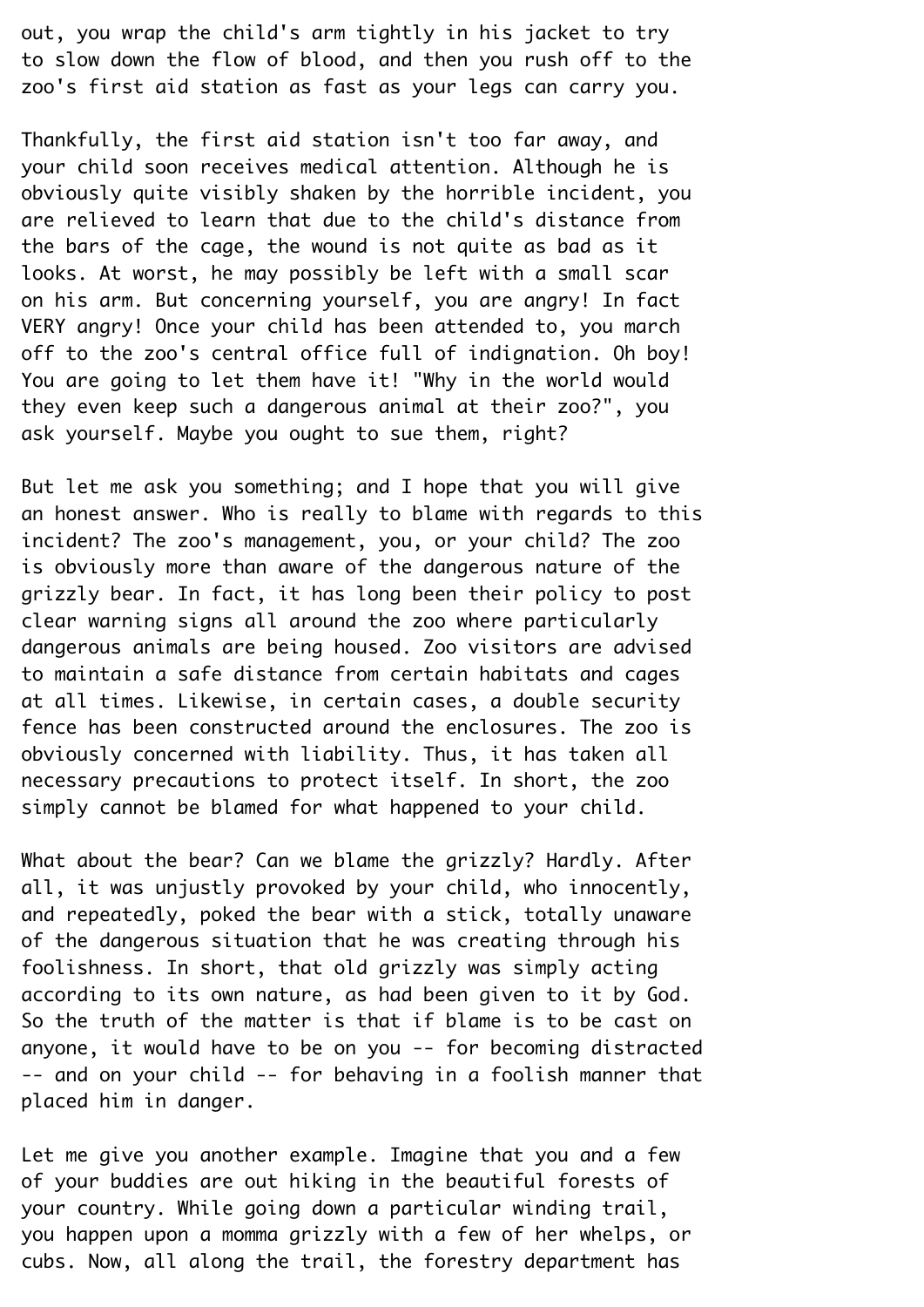posted signs which warn hikers to keep a safe distance from large wildlife. While your buddies quickly back away so that the grizzly and her whelps can pass by and be on their way, you foolishly decide that the cubs are just so cute, that you have to get up close in order to take a video of yourself petting one of them. After all, wouldn't it be so cool to be able to post the vid on some of your favorite social networks for all of your online friends to see and admire? Idiot!

Obviously, you are not the brightest crayon in the box. I am sure that I do not even need to inform you of what is going to happen next. First of all, that bear and her whelps are in their natural environment. It is you and your friends who are invading THEIR territory. It is THEIR neighborhood, not yours. Nevertheless, not happy with that alone, you stupidly decide to take it a step further, and endanger yourself by approaching the momma grizzly and her cubs. Tsk, tsk! What did you think would happen? A week later, your obituary is posted in the local newspaper.

It may interest you to know that even in the Holy Bible, an angry mother bear that has lost her whelps is metaphorically used several times as a picture of anger. Consider this set of verses:¬

"Then said Absalom, Call now Hushai the Archite also, and let us hear likewise what he saith. And when Hushai was come to Absalom, Absalom spake unto him, saying, Ahithophel hath spoken after this manner: shall we do after his saying? if not; speak thou. And Hushai said unto Absalom, The counsel that Ahithophel hath given is not good at this time. For, said Hushai, thou knowest thy father [King David] and his men, that they be mighty men, and they be chafed in their minds, as a bear robbed of her whelps in the field: and thy father is a man of war, and will not lodge with the people." 2 Samuel 17:5-8, KJV¬

"Let a bear robbed of her whelps meet a man, rather than a fool in his folly."¬ Proverbs 17:12, KJV¬

"Therefore I will be unto them as a lion: as a leopard by the way will I observe them: I will meet them as a bear that is bereaved of her whelps, and will rend the caul of their heart, and there will I devour them like a lion: the wild beast shall tear them." Hosea 13:7-8, KJV¬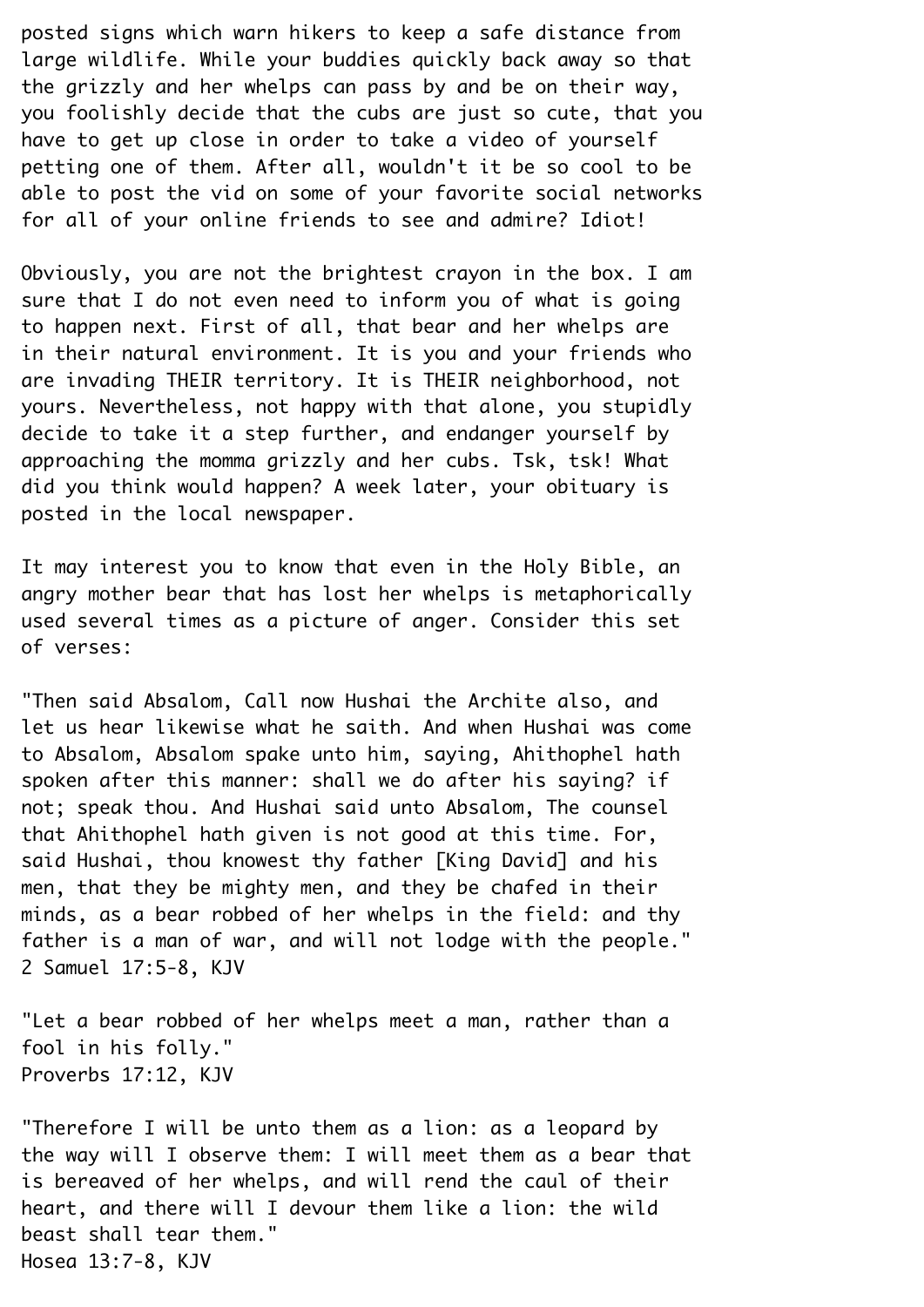Moving on, if you are an intelligent and observant reader, I imagine that you have more than likely already comprehended the point that I am making with the previous two fictional stories. In fact, just looking at the graphic which I have made to accompany this series, clearly reveals why I shared those accounts with you. ¬

So, let us get down to the gist of the matter, shall we? As my longtime readers will know, while I've written a number of politically-oriented articles and series during the course of the past two decades plus, I do not do it on a regular basis. Why is this? Well, as I've mentioned on a number of previous occasions, it is because that is not what I am really about.¬ The primary emphasis of both the Bill's Bible Basics and the¬ Christian Social Network ministries is to share the Word of¬ God. It's to edify, educate, inspire, convict and motivate my fellow brethren in the Lord, by opening their understanding to the meaning of the Holy Scriptures, so that they can live fuller lives in service to the Lord, and be more effective witnesses of their Christian faith.

However, as I said, sometimes I do deviate from that primary goal on occasion. What I am about to say will no doubt ruffle the feathers of some patriotic Americans, including some of my own Christian brethren. What quite often motivates me to momentarily change course in my writing, is the fact that I will observe some of my own online Christian friends being deceived by, and promoting the lies of, the spin doctors. I am of course referring to the mainstream media, as well as some government figures, certain television and radio hosts, some book and magazine publishers, and even movie producers and directors.¬

What you need to understand  $-$ - perhaps you do already  $-$ - is that whether they are an individual, or an institution, even if they do not personally realize it  $--$  which is doubtful  $-$ they are all propaganda agents for one side or the other. In other words, they're being used to promote a perspective that is in agreement with what the government desires for you to believe. Their job is to psychologically manipulate you, and to shape your personal perspective, so that it conforms to the worldview of your government. In short, their job is to induce you to drink the Kool-Aid, and to get you on board with the government's agenda, whatever it happens to be.

So, when I see a lot of my online Christian brethren drinking¬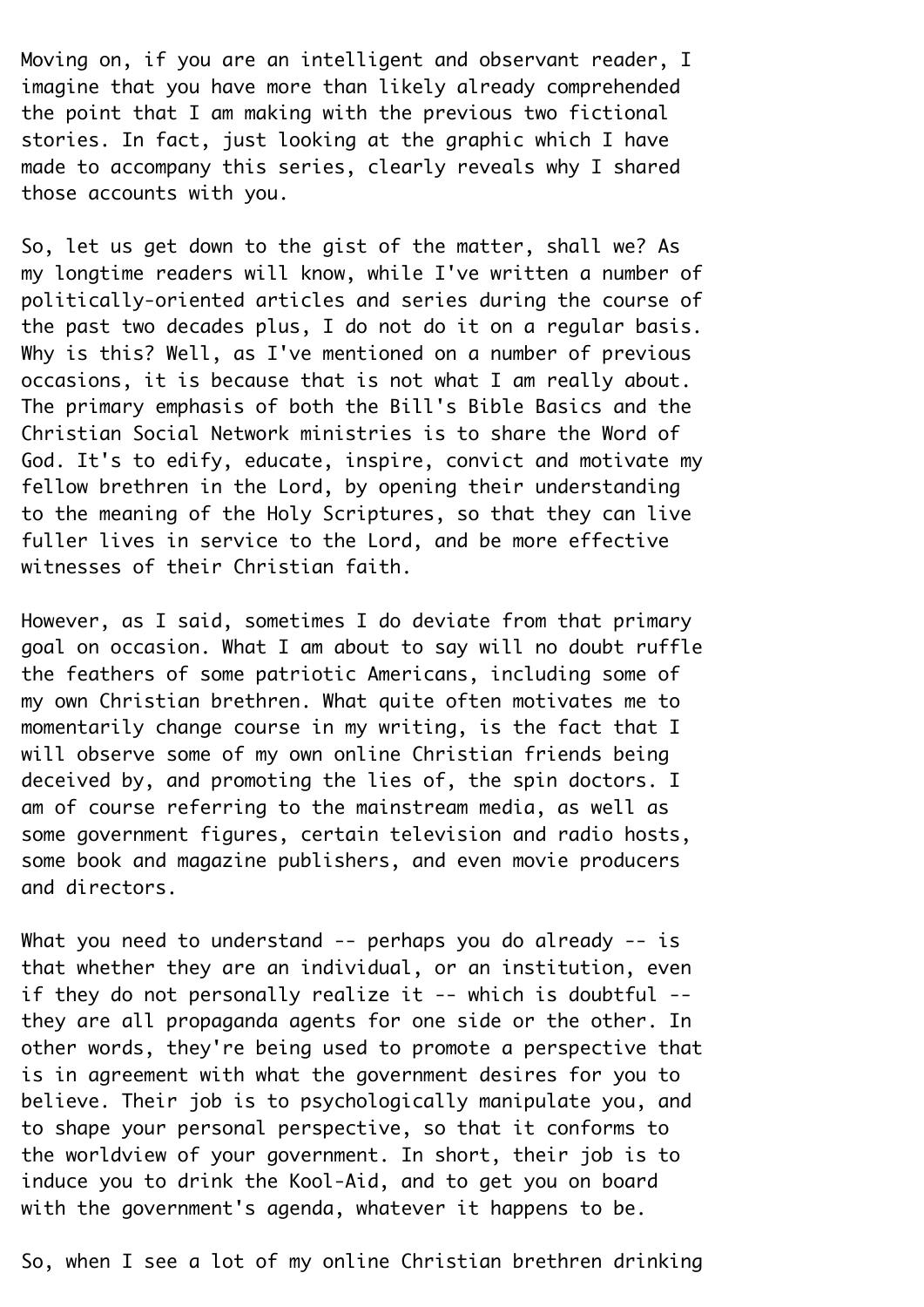their poisonous brew, and not only drinking it, but spouting it off like mindless parrots, at first I'll do my best to try to keep quiet for a while, simply because I already have a lot on my plate with both facets of my online ministry. That is, with Bill's Bible Basics and the Christian Social Network.¬ However, if such deceptive nonsense is constantly thrown in my face on the social networks, then eventually I'm motivated to say something about it. I will write an impromptu article about it, as in this case. I will share my personal views for your consideration. You are under no obligation to agree with me if you don't want to. That is your choice.

So let's get back to the story of the bear. It should already be obvious to you who the bear represents in the previous two fictional stories. Of course, it is Russia. In fact, in 1998, I wrote two articles called "Communism: The Raging Bear Out of Control!" and "Communism: Is the Dead Beast Really Dead?".¬ If you are interested in reading them, you'll find links for them at the end of this same series. Over the years I have also composed a few poems, and created a few graphics, where I have Russia represented by a bear.

Just as occurs in my two stories, not just for years, but in fact for decades, the Russian bear has been poked, prodded and provoked by the foolish behavior of the Western Bloc; meaning the U.S.A. and its NATO allies. Don't think for a minute that the United States of America and its NATO allies didn't know exactly what they were doing with their slow but gradual expansion into the former Eastern Bloc nations of¬ Europe; namely East Germany, Poland, Czechoslovakia, Hungary,¬ Romania, Bulgaria, and Albania. The U.S.A. and her European cohorts purposely provoked the Russian bear again and again.¬ Worse yet, they didn't want to just take pictures of the cubs as occurs in my story. They have wanted to, and have in fact succeeded in, stealing most of momma Russia's whelps! They have really crossed the line! Why should it surprise anyone then when Russian president, Vladimir Putin, finally decides to react in a very decisive manner by trying to take back at least one cub, meaning Ukraine?¬

In my view, Putin is right about one thing. Contrary to what you may be reading in the American press, the United States was purposely asking for this war. She, along with her NATO allies, pressured and pushed Mr. Putin to make the decision that he made just a few days ago. They cornered the grizzly, and then they started poking at her, just like in my previous story. They wanted to see how far they could go, and how many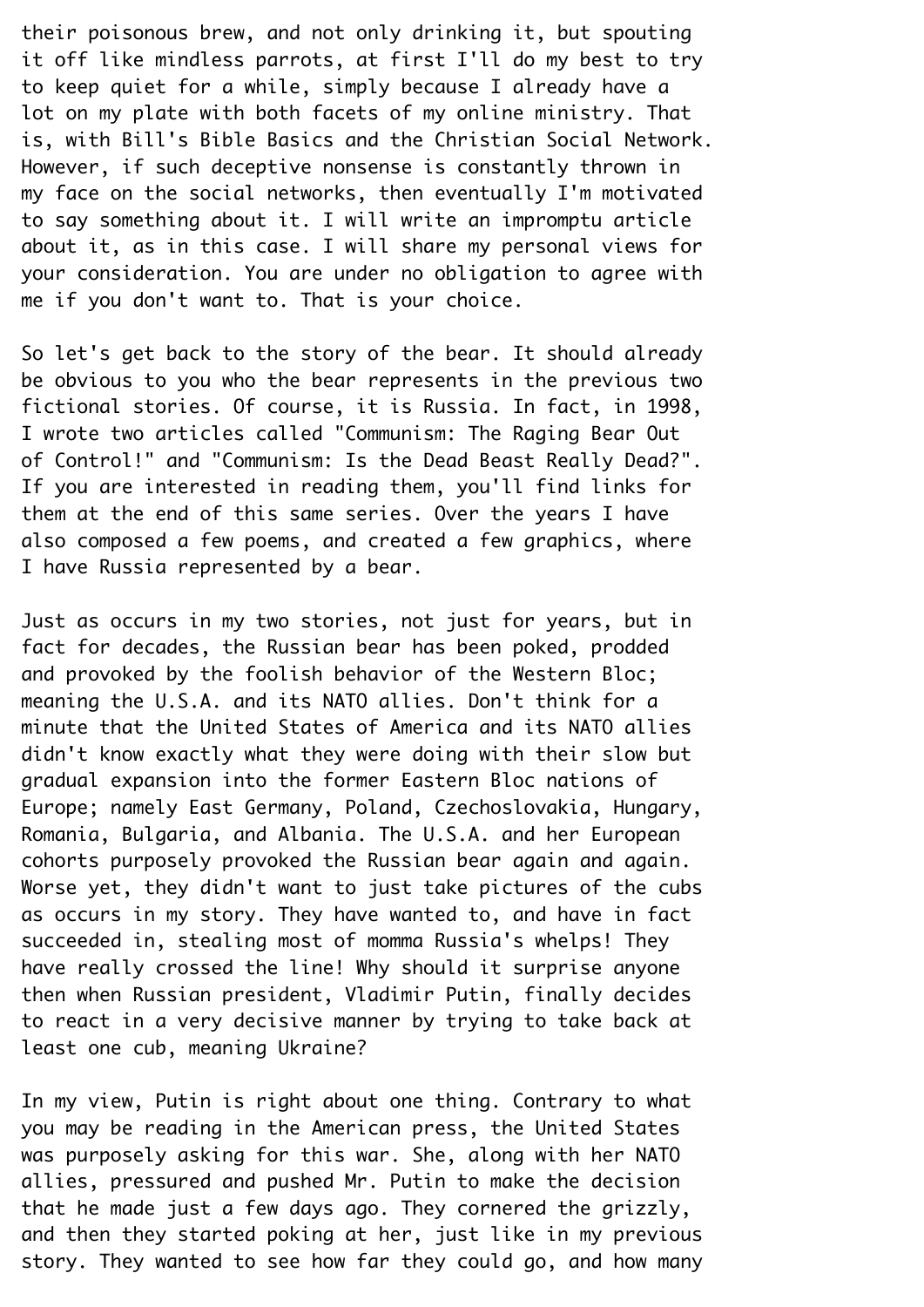bear cubs they could steal, before momma bear would strike back. Then, when she finally did strike -- by invading Ukraine¬ -- they totally twisted the facts and painted the bear as the villain, just as the parent wanted to blame the zoo for the bear hurting their child. We all know that the Devil is the same way. He will entice you to do something which you know you shouldn't do, and then when you do it, he accuses and condemns you for having done it, right?¬

As I noted earlier, every government has their spin doctors whose job it is to convince the public of the government's point of view. These deceivers will twist the facts, or omit certain facts which may be contrary to what they want you to believe, or embellish and exaggerate some facts, for the sole purpose of convincing you to accept the party line. They will lie to your face, while smiling all the while. Not only that, but some of them actually believe what they are saying. This reminds me of the following two verses:

"Woe unto them that call evil good, and good evil; that put darkness for light, and light for darkness; that put bitter for sweet, and sweet for bitter!" Isaiah 5:20, KJV¬

"But evil men and seducers shall wax worse and worse, deceiving, and being deceived." 2 Timothy 3:13, KJV¬

Right now, despite the facts which I have presented to you here, the American mainstream media, and the government, are both painting a false narrative. They are painting Vladimir¬ Putin as the big, bad wolf who is invading another country, while purposely neglecting to inform you that for about the past thirty years, ever since the dissolution of the Soviet¬ Union, they've been taking advantage of Russia's post-Soviet era weakness, by slowly pushing ever eastward towards Russian borders. They forced the bear into a corner, stole her cubs, and then forced her to finally fight back.

So as far as I am concerned, the U.S.A. and her NATO allies asked for this war through their own belligerent attitude in adamantly rejecting any requests which were made by Putin to seriously consider the national security concerns of Russia. What are Putin's concerns? As I stated before, they include the fact that a number of former Eastern Bloc nations which either directly touch Russia's western border -- that is, the three Baltic States of Estonia, Latvia and Lithuania -- or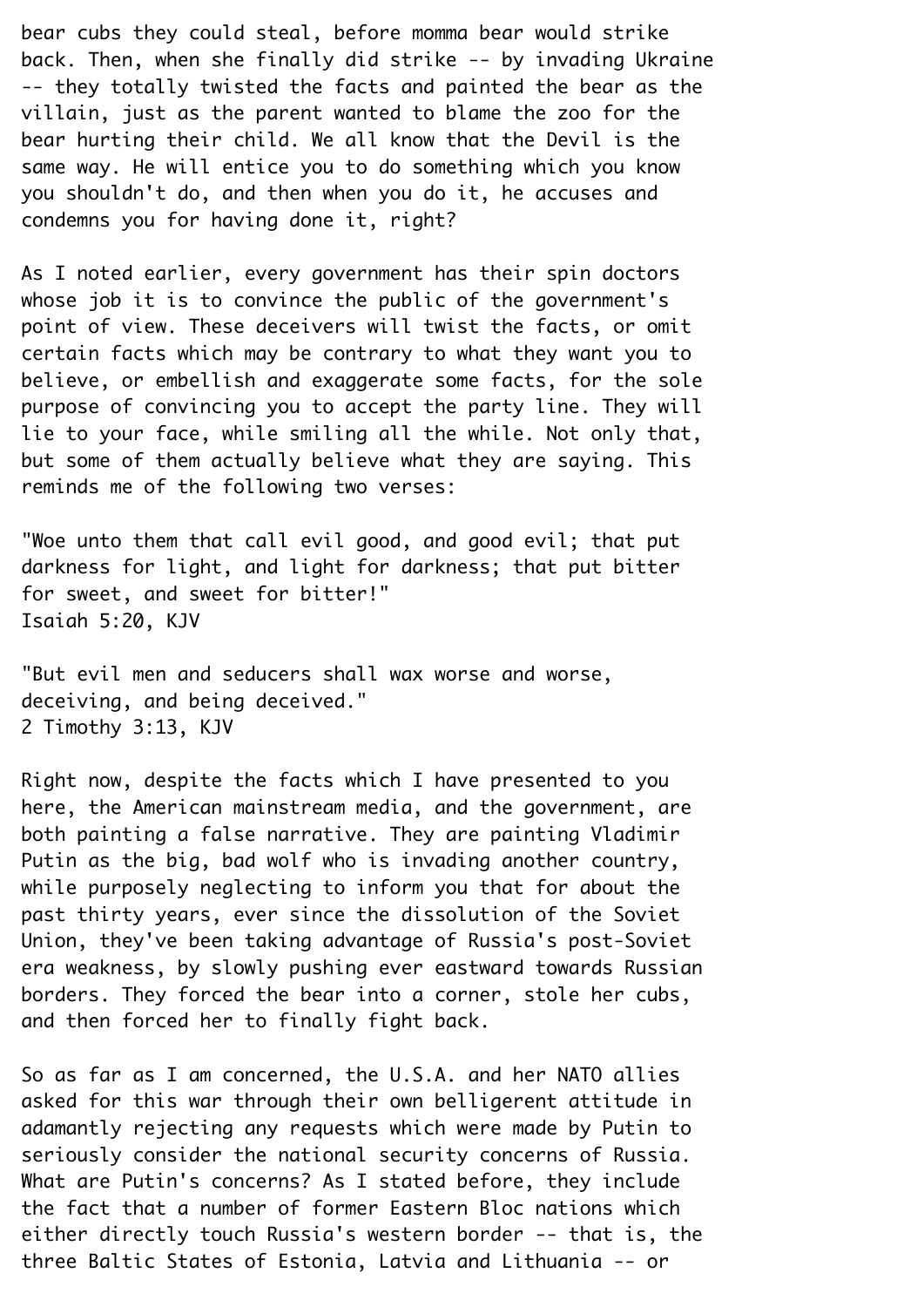which border Belarus and Ukraine -- that is, Poland, Slovakia (formerly Czechoslovakia), Hungary and Romania -- are now¬ NATO members, and host both NATO troops and NATO military hardware. If you have been following the latest developments closely, then you probably already know that Mr. Putin has demanded that NATO's presence in those countries be reduced immediately and significantly.

Putin's second demand is that Ukraine never be permitted to become a member of NATO. After all, in addition to being the second largest nation in Europe after Russia itself, Ukraine is flush against Russia's border. So, if Ukraine were ever to be admitted as a new member of the North Atlantic Treaty¬ Organization, it would put NATO forces right at Russia's very doorstep, just as now occurs with the Baltic States to the north. This is obviously unacceptable to Mr. Putin.¬

Now, to put all of this in proper perspective for you, and to help you to better grasp exactly why Putin is so upset, and why he would even risk starting World War III, I ask you to please consider the map below. It might interest you to know that the Ukraine-Russia border is 1,426.07 miles in length.¬ Of that total, 1,226.61 miles constitute land border, while another 199 miles constitutes sea border. My friends, that is a lot of border to be controlled by NATO, staring right in the face of Russia!¬

[Map of Ukraine goes here in HTML version]¬

Now do you get it? If Ukraine were ever to be admitted to the¬ NATO alliance, the only remaining buffer zone between Russia and NATO members would be Belarus, which as of this moment is siding with, and aiding, Russia in its current incursion into¬ Ukraine. Now, for my American friends who still don't get it, then consider this. Imagine if roles were reversed. How would you feel if Russia stationed both troops and lethal military hardware in Canada, Mexico, and on some of the Caribbean islands? How would Uncle Sam react if this were to occur? Do you think the American government would just roll over and say "I'm cool with that."? Hardly! In fact, some of you are old enough to remember the 1962 Cuban Missile Crisis, and how close we may have come to actual nuclear war.

For those of my younger readers who may not be familiar with this incident, after the U.S.A. placed ballistic missiles in¬ Italy and Turkey, and following the 1961 failed Bay of Pigs¬ Invasion of Cuba, in response, then First Secretary of the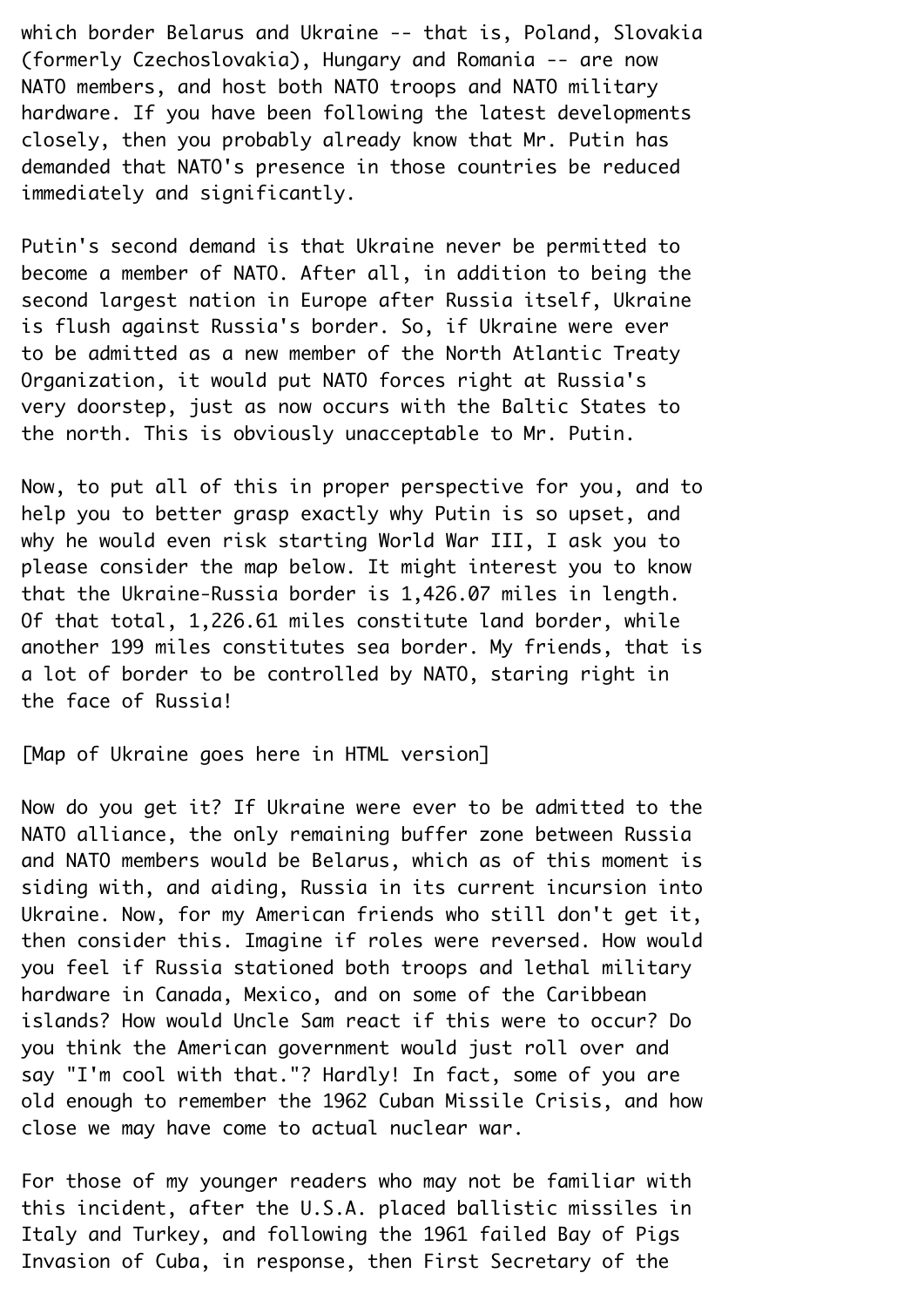Communist Party of the Soviet Union, Nikita Khrushchev, chose to accept Fidel Castro's invitation to place nuclear missiles in Cuba. Castro's plan was for the missiles to serve as a deterrence against the potential future invasion of Cuba by¬ American forces. This occurred during the presidency of John¬ F. Kennedy.

So what happened? Well, when photographic evidence confirmed the presence of missile launch facilities in Cuba, as was to be expected, the situation exploded. Rather than strike Cuba,¬ President Kennedy ordered that a naval quarantine be set up around the island, in order to prevent additional missiles from entering Cuba. But that is not all; and this is the real clincher which ties into what is currently happening with the situation in Ukraine. In addition to the quarantine, Kennedy also demanded that any existing weapons already in Cuba, be dismantled, and then returned to the Soviet Union.¬

"Wait! What did you just say, Bill?" That's right, my friends.¬ President Kennedy demanded that any existing weapons already in Cuba be dismantled, and then returned to the Soviet Union. So now we jump ahead exactly sixty years to 2022, and we find¬ Russian president, Vladimir Putin, making very similar demands with regards to the NATO troops, missiles and other military hardware which are currently in position in the former Eastern Bloc nations. So tell me, my friends; how are Putin's demands any less valid than President Kennedy's demands sixty years ago? Can you smell the American hypocrisy yet?¬

Again, if you have been following the news, the United States and its NATO partners have absolutely refused to even consider¬ Putin's demands with regards to keeping Ukraine out of NATO, and removing NATO troops and military hardware out of Eastern Bloc countries. According to news reports, such considerations are not even on the table; and that is exactly what has led to the current situation in Ukraine. Unlike the Soviet Union which backed down sixty years ago and removed its missiles from Cuba, the U.S.A. and its NATO allies refuse to budge even an inch! So who is to blame? Is it really Putin who has legitimate security concerns? Or is it America whose head is filled with thoughts of hegemony?¬

Don't be deceived, my friends. That's what this is really all about. Hegemony. That is to say, American dominance over other nations, and extending the American sphere of influence as far and as wide as possible, while at the same time hindering the advancement of its competitors; namely Russia and China.¬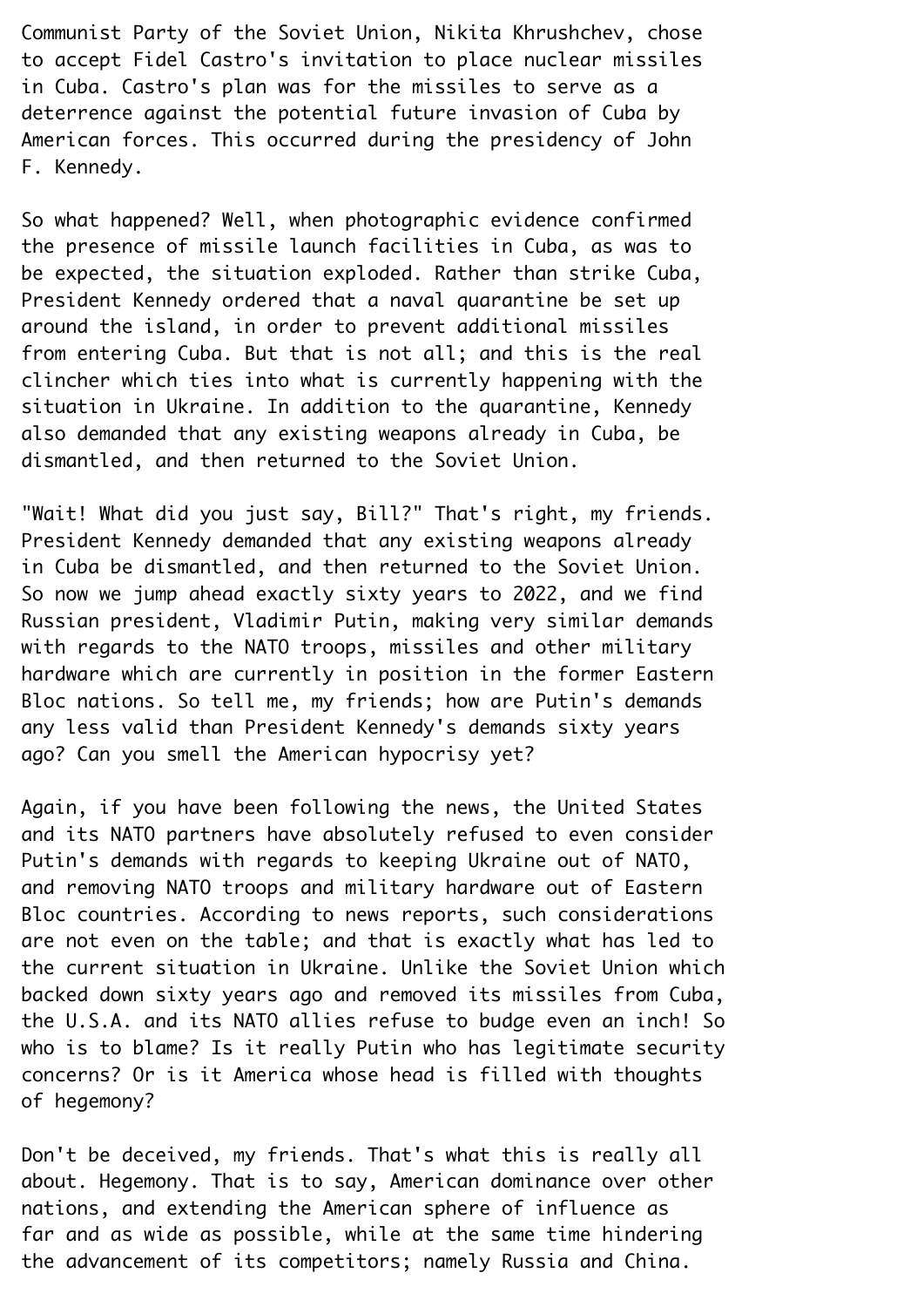Many of my older readers will be familiar with the Berlin¬ Wall which divided western Germany from eastern Germany, the latter of which was a member of the Soviet Bloc of nations.¬ While that physical wall eventually came down in 1989, guess what? For the past thirty years, the U.S.A. and its partners in Europe have been building an invisible wall in order to box in the Russian Federation, just as that zoo in our story kept its grizzly bear behind bars.¬

What am I talking about? That wall is called NATO, and there are only two blocks left to add, before the construction of the wall will be completed. Those two blocks are Ukraine and¬ Belarus. Once that is accomplished, Russia will be totally blocked from any westward expansion, which is exactly what the United States of America wants. You know, for forty-six years, from about 1945 to 1991, the so-called "Iron Curtain" separated the peoples of the Eastern Bloc countries from the peoples of the Western Block countries. If you stop and think about it, ever since the fall of the Soviet Union, the U.S.A. and its NATO partners in Europe have been slowly building a new Iron Curtain. We could even say that they have simply moved the original Iron Curtain further east, right up to¬ Russia's western border.¬

That, my friends, is precisely what has Vladimir Putin riled up and on the war path right now. He sincerely believes, and even openly declares, that Russia has just as much right to have its own sphere of influence, as does the United States. The truth of the matter is that Russia is widely recognized as being a part of Europe. It is not a part of Asia. Oddly enough, despite this truth, in the United States of America, the spin doctors are engaged in a game to try to convince the¬ American public that Putin's Russia is a totally separate beast. Not only is it a separate beast, in their view, but it is an evil beast which must be kept behind NATO's bars, just like the grizzly bear at that zoo.

Before continuing, I would like to make two important points.¬ The first one is the following. No doubt some of my liberal leaning readers  $-$  if there even are any  $-$  and perhaps some of my more patriotic Christian readers as well, are probably thinking to themselves, "Wow, Bill! It certainly sounds like you are supporting Vladimir Putin and the Russian Federation!¬ What kind of American are you? Are you a Communist, or what?" No, my friends; I am certainly not a Communist. Neither do I like Mr. Putin, or support the Russian Federation. As I have mentioned a number of times in previous articles, while I'll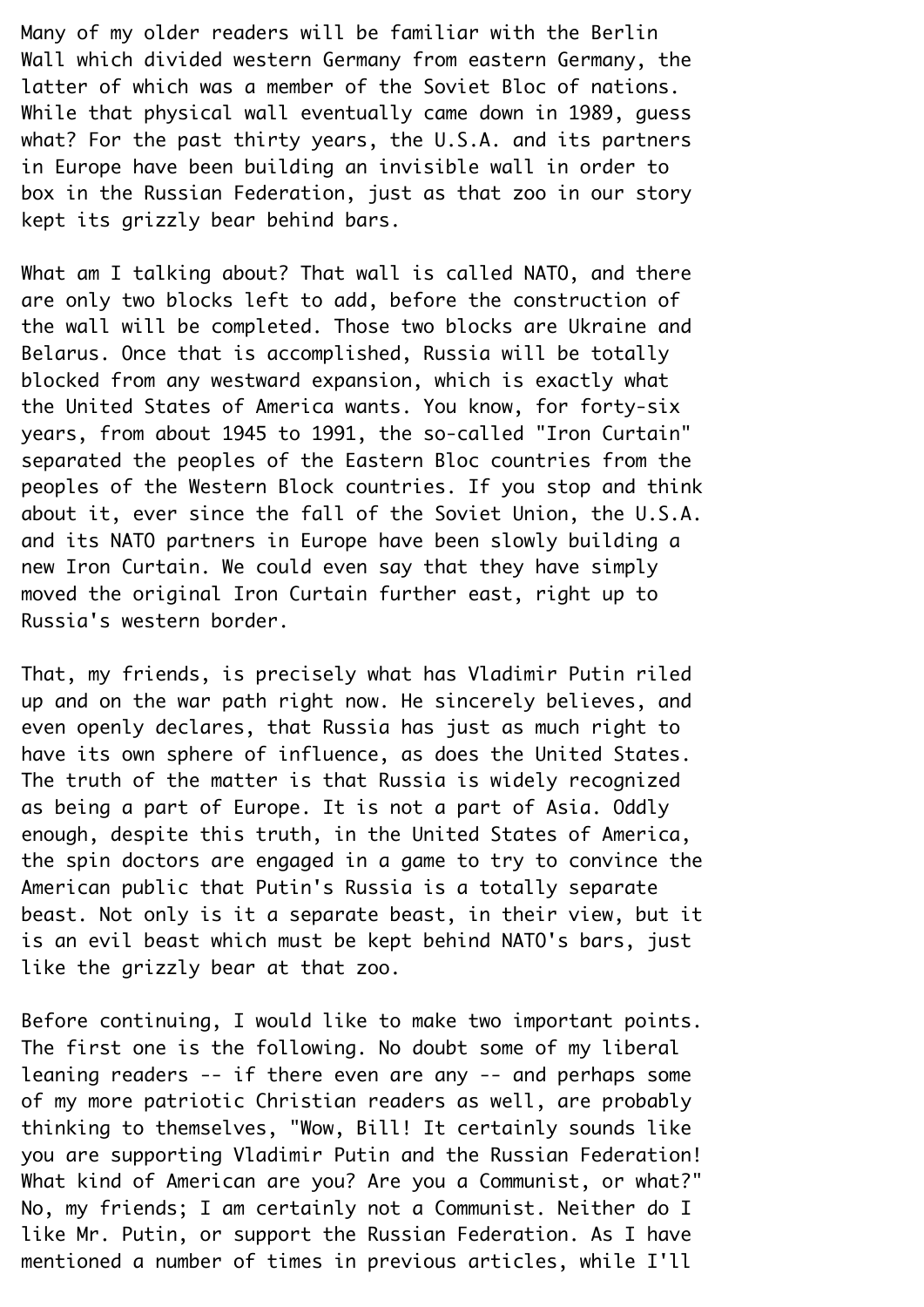sometimes write about political issues, I am not political in any way. I do not belong to any political party, and I don't support any national government. In fact, I have never voted a single time in my entire life.

"WHAT???!!! You have never voted, Bill???" That's right, my friends. I have never voted, not even one time. My longtime readers will already know that I have a very different view when it comes to our relationship with the world. I believe that while we are currently in the world, we are not a part of it; and that we should only interface with it, as much as may be necessary, in order to accomplish the task which the Lord has given each of us to do. I base my beliefs on the following verses, and others which are similar to them:

"If ye were of the world, the world would love his own: but because ye are not of the world, but I have chosen you out of the world, therefore the world hateth you." John 15:19, KJV¬

"Wherefore come out from among them, and be ye separate, saith the Lord, and touch not the unclean thing; and I will receive you,"¬ 2 Corinthians 6:17, KJV¬

"No man that warreth entangleth himself with the affairs of this life; that he may please him who hath chosen him to be a soldier."¬

2 Timothy 2:4, KJV¬

"Ye adulterers and adulteresses, know ye not that the friendship of the world is enmity with God? whosoever therefore will be a friend of the world is the enemy of¬ God."

James 4:4, KJV¬

So, I firmly believe that it is our job as Bible-believing¬ Christians, to support and promote the Kingdom of God, and not the corrupt kingdoms of men, which will someday meet an end anyway. We are to be the ambassadors of Christ, and not the ambassadors of earthly governments. In the previous set of verses, the Apostle Paul says that we are not to entangle ourselves "with the affairs of this life." Taken together with the rest of the verses, personally, I feel compelled to not vote for political leaders. You may believe otherwise.¬

Now concerning Vladimir Putin and the Russian Federation,¬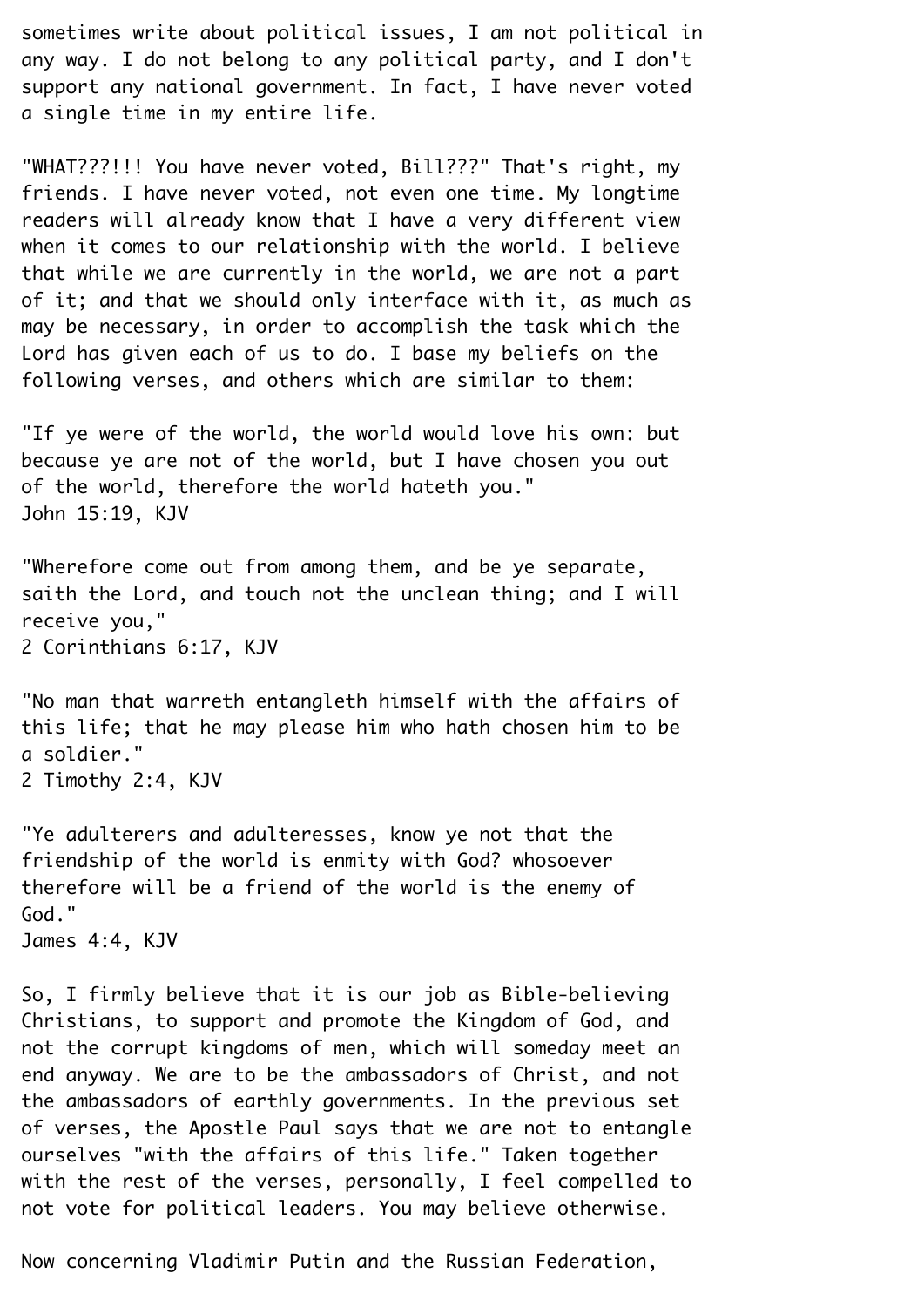while I do not like or support them, I do believe in sharing the truth; at least as I personally understand it. I don't like it when people -- particularly my Christian brethren -are purposely manipulated by the lies and deceptions of the spin doctors of this present world. As I have already made clear, that is precisely what I see happening with some of my friends on the social networks, such as on Facebook. The¬ American government, along with its propaganda organs, is intentionally painting a distorted narrative, by purposely omitting important facts from the story, such as why Putin has finally resorted to violence.

Do I approve of Putin's military incursion into Ukraine? Of course not! As a Bible-believing Christian, for many years now, based on my personal understanding of the Scriptures, I have embraced the view that all violence and killing is just wrong. That certainly includes war between nations. Again, I base my beliefs on Bible verses such as the following ones:¬

"Some trust in chariots, and some in horses: but we will remember the name of the LORD our God." Psalm 20:7, KJV¬

"But the meek shall inherit the earth; and shall delight themselves in the abundance of peace." Psalm 37:11, KJV¬

"My soul hath long dwelt with him that hateth peace. I am for peace: but when I speak, they are for war." Psalm 120:6-7, KJV¬

"And he shall judge among the nations, and shall rebuke many people: and they shall beat their swords into plowshares, and their spears into pruninghooks: nation shall not lift up sword against nation, neither shall they learn war any more."

Isaiah 2:4, KJV¬

"And he shall judge among many people, and rebuke strong nations afar off; and they shall beat their swords into plowshares, and their spears into pruninghooks: nation shall not lift up a sword against nation, neither shall they learn war any more." Micah 4:3, KJV¬

"Blessed are the meek: for they shall inherit the earth  $\ldots$ . Blessed are the peacemakers: for they shall be called the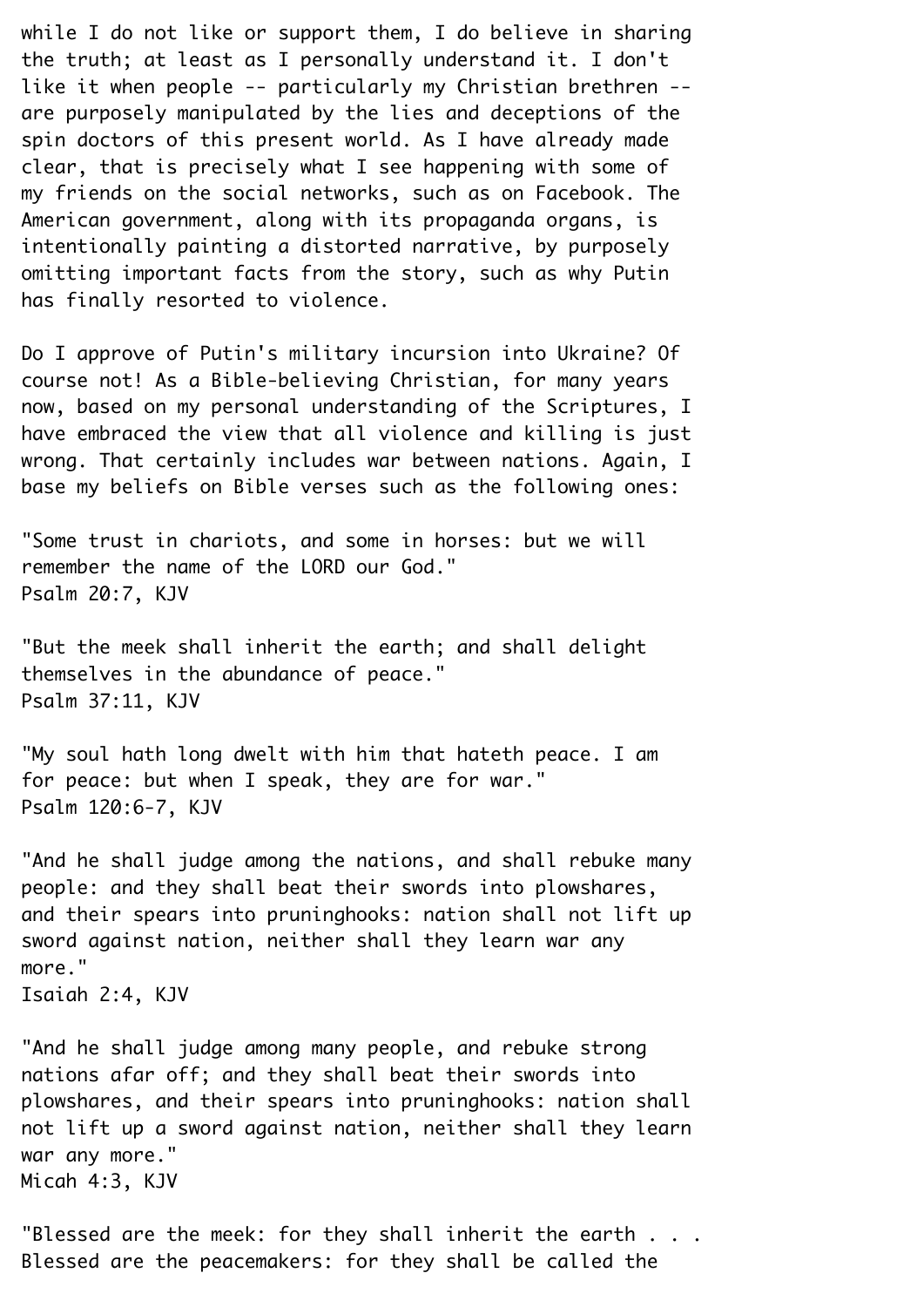children of God . . . But I say unto you, Love your enemies, bless them that curse you, do good to them that hate you, and pray for them which despitefully use you, and persecute you; That ye may be the children of your Father which is in heaven: for he maketh his sun to rise on the evil and on the good, and sendeth rain on the just and on the unjust." Matthew 5:5, 9, 44-45, KJV¬

"And, behold, one of them which were with Jesus [meaning the Apostle Peter] stretched out his hand, and drew his sword, and struck a servant of the high priest's, and smote off his ear. Then said Jesus unto him, Put up again thy sword into his place: for all they that take the sword shall perish with the sword. Thinkest thou that I cannot now pray to my Father, and he shall presently give me more than twelve legions of angels?"¬ Matthew 26:51-53, KJV¬

"And it came to pass, when the time was come that he should be received up, he stedfastly set his face to go to¬ Jerusalem, And sent messengers before his face: and they went, and entered into a village of the Samaritans, to make ready for him. And they did not receive him, because his face was as though he would go to Jerusalem. And when his disciples James and John saw this, they said, Lord, wilt thou that we command fire to come down from heaven, and consume them, even as Elias did? But he turned, and rebuked them, and said, Ye know not what manner of spirit ye are of. For the Son of man is not come to destroy men's lives, but to save them. And they went to another village." Luke 9:51-56, KJV¬

"When they which were about him saw what would follow, they said unto him, Lord, shall we smite with the sword? And one of them smote the servant of the high priest, and cut off his right ear. And Jesus answered and said, Suffer ye thus far. And he touched his ear, and healed him." Luke 22:49-51, KJV¬

"Then Simon Peter having a sword drew it, and smote the high priest's servant, and cut off his right ear. The servant's name was Malchus. Then said Jesus unto Peter, Put up thy sword into the sheath: the cup which my Father hath given me, shall I not drink it?"¬ John 18:10-11, KJV¬

"If it be possible, as much as lieth in you, live peaceably¬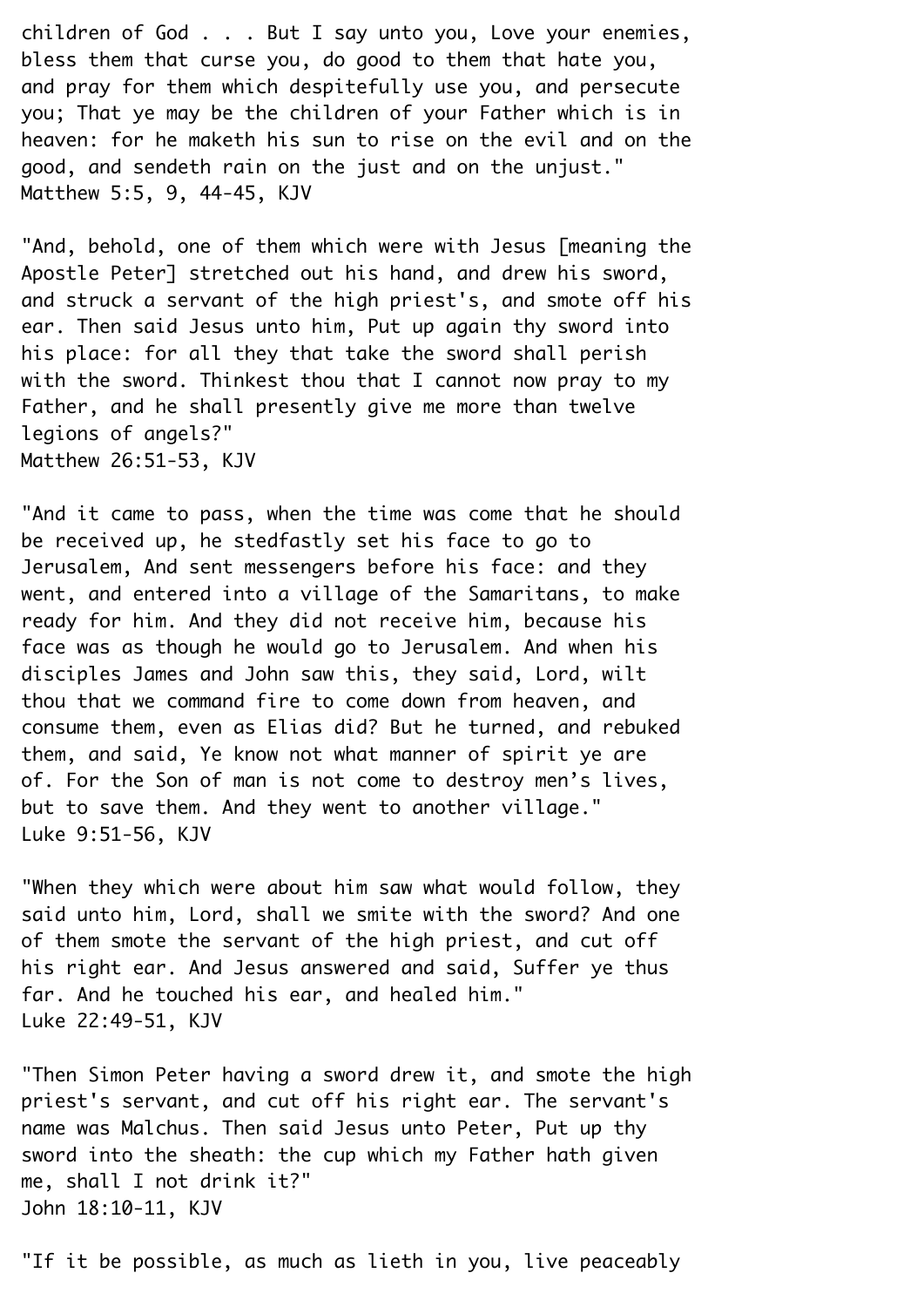with all men." Romans 12:18, KJV¬

"(For the weapons of our warfare are not carnal, but mighty through God to the pulling down of strong holds;)" 2 Corinthians 10:4, KJV¬

"From whence come wars and fightings among you? come they not hence, even of your lusts that war in your members? Ye lust, and have not: ye kill, and desire to have, and cannot obtain: ye fight and war, yet ye have not, because ye ask not. Ye ask, and receive not, because ye ask amiss, that ye may consume it upon your lusts."¬ James 4:1-3, KJV¬

"He that leadeth into captivity shall go into captivity: he that killeth with the sword must be killed with the sword.¬ Here is the patience and the faith of the saints." Revelation 13:10, KJV¬

Because of Scriptures such as the above, I have never owned a single gun or rifle of any kind during my entire life. I simply do not like them, and I am in fact somewhat nervous around them. You may not agree, but I sense evil in them. I strive to live a very peaceful life with everyone, as the Apostle Paul admonishes us to do in the previous verse, and¬ I trust God for my protection. To date, He has never failed me one single time. Your faith may run differently from mine.

But getting back to Ukraine, what irks me is the fact that the Western Bloc is painting Vladimir Putin as the aggressor, while purposely ignoring the fact that for thirty years, the U.S.A. and its NATO cohorts have been slowly and aggressively encroaching closer and closer to Russia's borders. So Putin's¬ Russia is NOT the only aggressor in this case. There is blame on BOTH sides of the fence. The truth of the matter is that¬ Russia is a part of Europe, and this is a European affair. As such, I am of the opinion that the United States of America needs to stay out of it. That's precisely one of the problems which I've mentioned before in other articles. It seems that America has declared itself the policeman of the world. Just like the neighborhood gossiper, it wants to stick its nose in everyone else's business. Of course, this goes back to what¬ I said earlier regarding the U.S.'s hegemonic ideology.¬

Please go to part two for the continuation of this series.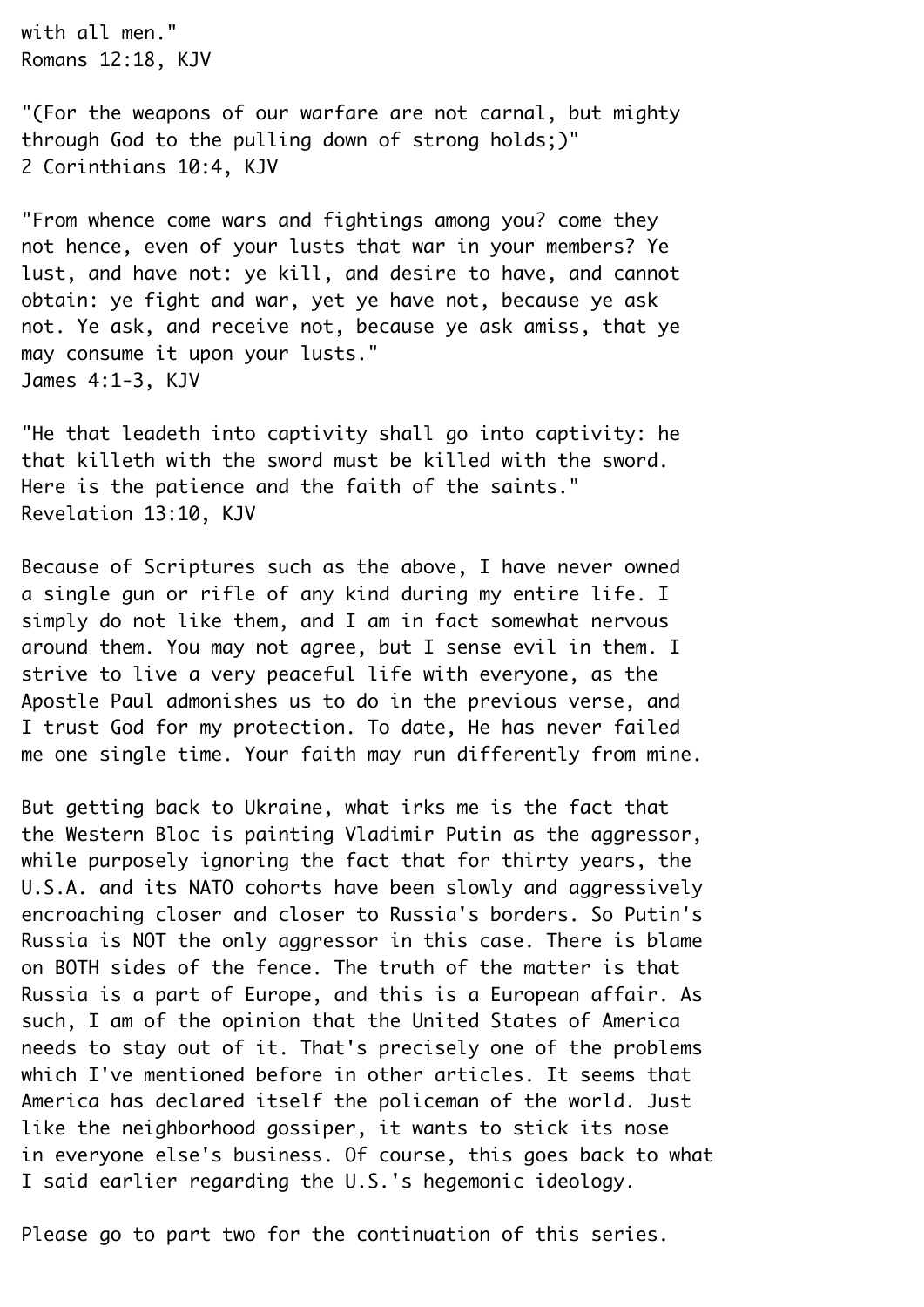Written by Bill Kochman¬

wordweaver777@gmail.com https://www.billkochman.com https://www.csnet.live¬

If You Poke a Bear Long Enough ... Part 2¬

Copyright 1994 - 2022 Bill's Bible Basics¬

Published On: February 28, 2022¬

Last Updated: February 28, 2022¬

Government Manipulation Of Public Opinion, George W. Bush¬ Administration And Iraq War, Imaginary WMD And Mushroom¬ Clouds, Freedom And Democracy Lie, "There Is Always A Good¬ Reason To Go To War" Lie, America's Never-Ending List Of¬ Enemies And Wars, The World Is A Chessboard For Superpowers,¬ Safe Wars: America's Wars Are Never On American Soil, Putin¬ Picked An Opportune Time To Invade Ukraine, The Simultaneous¬ Problem In Taiwan And Ukraine: Was It By Intentional Design?,¬ America's Limited Power In The World, Biden Is An Empty Wind,¬ Economic Sanctions Won't Work With Putin, Putin Knows Biden¬ Is Weak, Russia Has The Military And Geographical Advantage,¬ Deceptive Fallacy Of Bush's "Coalition Of The Willing", The¬ Whole World Did Not Support America's Invasion Of Iraq, The¬ USA Pushed For War In Ukraine, Europe Does Not Want Another¬ War On Its Soil, Blame Being Cast Everywhere, NATO Realizes It Is No Match For Russia, Biden Has Limited Military Assets¬ In NATO Members, Obnoxious America Pressures Other Nations,¬ Putin Realized He Had To Act Now Before Ukraine Was Admitted¬ To NATO, I Have Anticipated Russia Pushing Back For 24 Years,¬ Quotes From My Articles "Communism: Is the Dead Beast Really¬ Dead?" And "Communism: The Raging Bear out of Control!", Is¬ He President Autocrat Or Dictator?, I Warned About Communist¬ Vladimir Putin Years Ago, Communism In Russia Is Not Dead,¬ Poland, Czech Republic, Hungary, Estonia, Latvia, Lithuania,¬ Slovakia, Slovenia, Romania And Bulgaria Join NATO Alliance,¬ The World's Mentality: Attack Your Enemy While They Are Weak,¬ Once America Is Let In The Door It's Hard To Get Her To Leave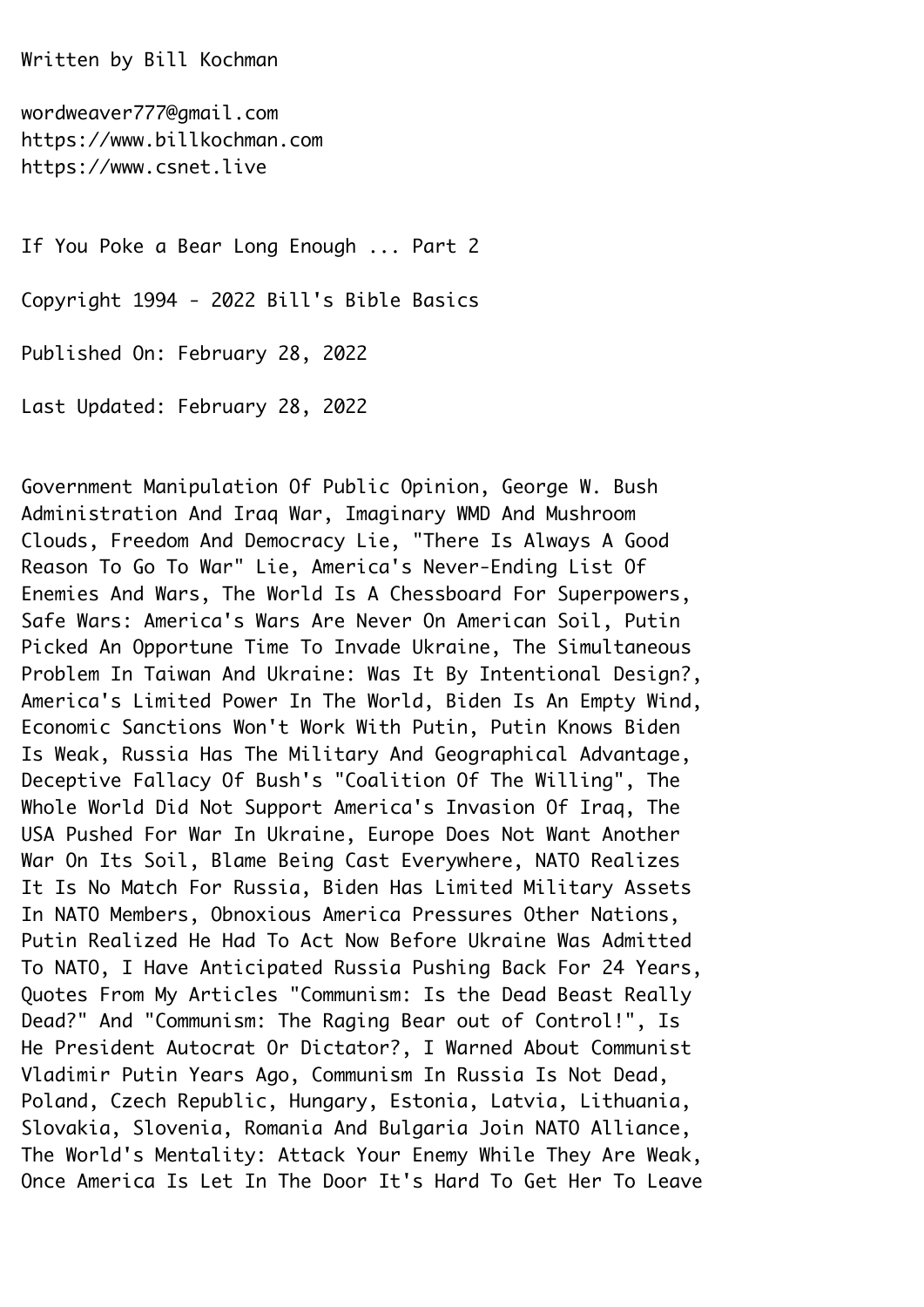Continuing our discussion from part one, the second point I wish to make is the following. As we've already seen, before secular governments engage in an action which they know may be unpopular with their constituents, they will first take time to soften up the people, and use their spin doctors to psychologically manipulate them, so that in the end, they will accept the government's action as being both rational and necessary. This sly, subtle process can take days, weeks, months and even years, as public opinion is slowly altered. People don't even realize that they are being conditioned to think a certain way. We have seen it so many times before; so why not this time as well with regards to Russia and Ukraine?

For example, with the unjustified war in Iraq, many of you will recall how the Bush administration invented imaginary tales of WMD and mushroom clouds over America, in order to frighten the American public into accepting that awful war. At the same time, they also demonized Saddam Hussein -- who was indeed a cruel tyrant and monster according to some accounts -- but he was never a real threat to the United¬ States of America. His SCUD missiles could barely reach the nation of Israel, and they were very inaccurate. But, you see, as far as governments are concerned, it does not matter if what they are saying is true or not. All that matters is whether or not their words are having the effect that they want on the general populace. Don't forget that.¬

Another one of Uncle Sam's lies was that they insisted that they only wanted to bring freedom and democracy to the Iraqi people. "Oh, the Iragis will greet our troops with flowers", they said, "because they are so desperate for what we have here in America." Well, here we are in 2022, and there is still no real democracy in Iraq, and government corruption there runs as deep as ever. By the way, as I mention in my four-part exposé called "Obama, McCain and the Bush Legacy", America's incursion there destroyed the country in more ways than one, and left at least hundreds of thousands of people dead in the process. Please consider reading it.

One of the big lies of warmongering nations is that there is always a good reason to go to war. If there isn't a reason, well, then just make one up! Don't you find it strange that there is always an enemy lurking somewhere which needs to be dealt with and put in their place? If you doubt that this is so, just look at America's war history over the past seventy years. I think you will become convinced. God blesses the peacemakers, and NOT the warmongers! One of the other very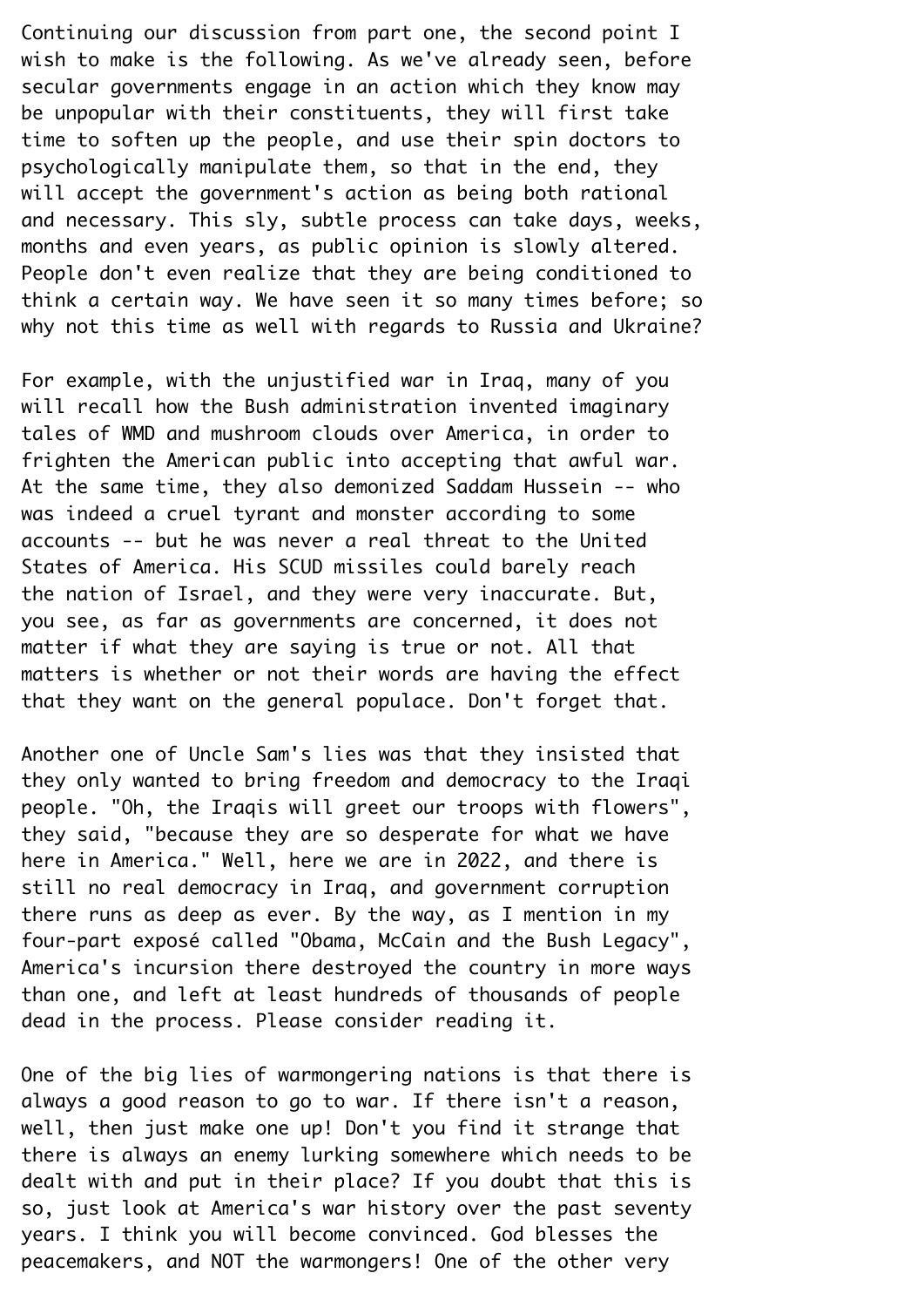big lies is "Oh, we're only there to help those poor people." I say, "Hogwash!" There is ALWAYS an ulterior motive, and it is NOT the reason that they are promoting to the public.

Let's be frank and speak the truth here. Major powers and superpowers -- such as the U.S.A., China and Russia -- don't really care about the welfare of people of other nations. On the surface they may PRETEND that they do, but the cold fact of the matter is that those other nations are just pawns on the chessboard, which can be used in an advantageous manner by a major world power to expand their sphere of influence, whether politically, financially, militarily or ideologically. That is it. Don't believe anything else, because it is all just lies, meant for public consumption by the dumb sheep. As¬ I've already made rather clear, that is precisely what we see happening in eastern Europe right now.

Another stinging truth regarding the current war in Ukraine, is that from the American government's perspective, it is a safe war. Why? Because it is NOT occurring on American soil. America chooses its wars very carefully. Do you not find it strange that they always seem to happen somewhere else, and usually thousands of miles away? You don't think that is by intentional design?¬

One thing I will say is this. I don't think that Putin could have picked a better time to conduct an invasion of Ukraine; and he knows it! Just think about it for a moment. The world has been ravaged by COVID-19 for almost two years now. As a result, national economies have been weakened. Supply chain shortages are still occurring and may possibly get even worse. There is growing concern with regards to climate change. Then, of course, there is American president Joe Biden's very poor performance. His numbers in the polls -- and those of his vice president, Kamala Harris -- are very low. Many Americans continue to struggle financially. Then there is the botched withdrawal from Afahanistan.

As if that isn't already enough, there's preoccupation with the serious problem that's brewing between China and Taiwan.¬ The Biden administration cannot possibly deal with both of these problems -- Taiwan and Ukraine -- at the same time in a very effective manner. It has to be one or the other. In fact, given the close ties that have been developing between Russia and China in recent years, I wouldn't be surprised if¬ Russia and China purposely planned to have the Taiwan and¬ Ukraine problems surface at the same time. Who knows. But if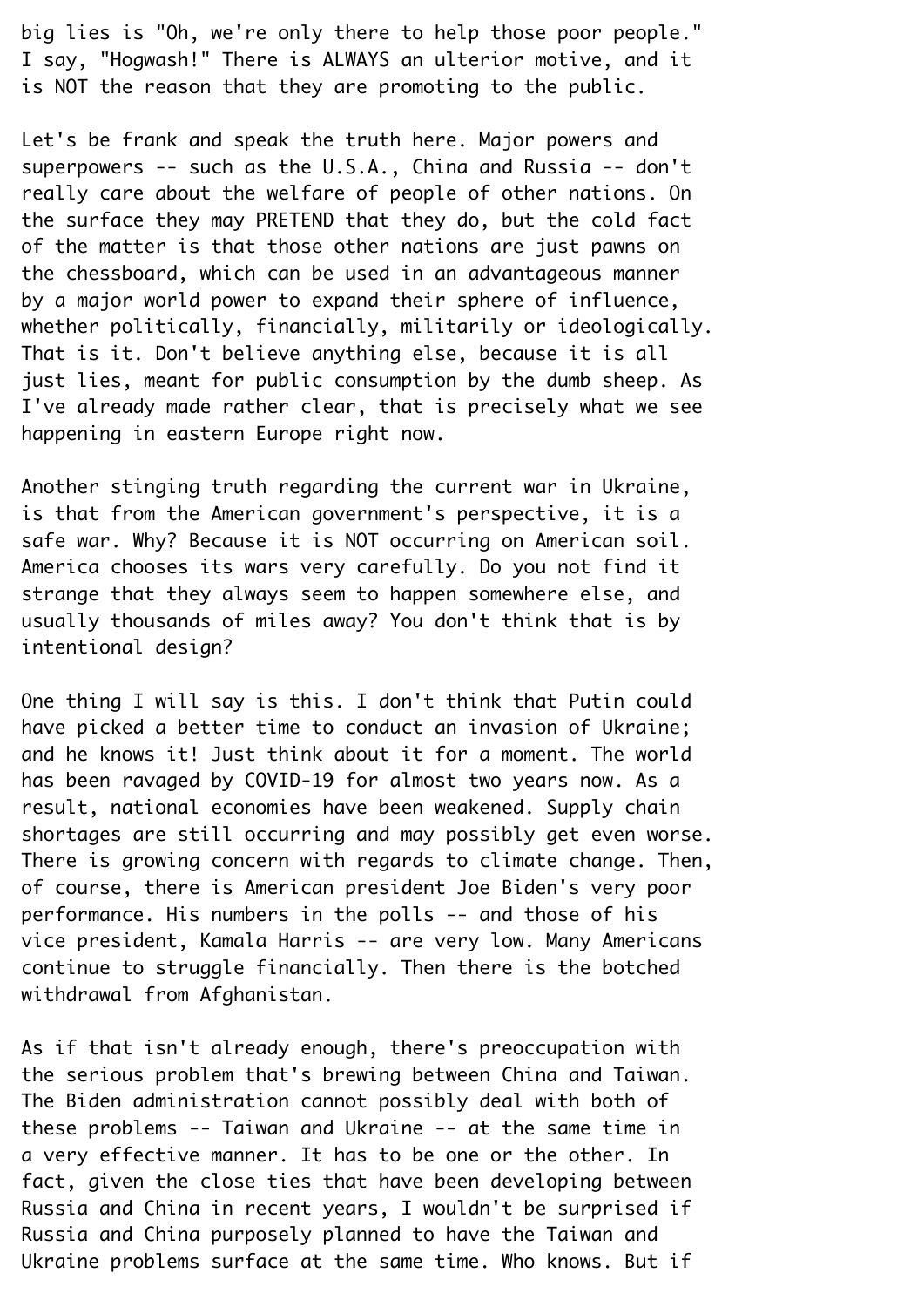Putin pulls off grabbing Ukraine with minor damage to himself and his nation, China will surely try to grab Taiwan in the near future as well.¬

To be quite honest, my friends, I don't think that the U.S.A. could have stopped Vladimir Putin from invading Ukraine, any more than it will be able to prevent China from invading the island of Taiwan. America likes to project an image of both strength and power, but the truth is, there is only so much that it can do in the world. It does NOT control the world.¬

To add to our picture, Joe Biden is old, and may not even be mentally or physically fit to continue serving as America's president for the current term, much less for a second term. It is quite possible that he will be a one-term president. If Trump re-enters the picture, as is highly anticipated, it is almost a sure bet that Joe Biden will be history, even if he does choose to run for a second term. But the point is, President Biden has shown weakness. I see it each time that¬ I read the daily news. When I paused to think about him the other day, the words that entered my mind were "empty wind", and "a cloud without rain". These thoughts of mine are actually based on a few Scriptures. Consider the following:

"Whoso boasteth himself of a false gift is like clouds and wind without rain." Proverbs 25:14, KJV¬

"These are wells without water, clouds that are carried with a tempest; to whom the mist of darkness is reserved for ever." 2 Peter 2:17, KJV¬

"These are spots in your feasts of charity, when they feast with you, feeding themselves without fear: clouds they are without water, carried about of winds; trees whose fruit withereth, without fruit, twice dead, plucked up by the roots;"¬ Jude 1:12, KJV¬

So what do I mean when I say that Joe Biden is an empty wind and a cloud without rain? Well, it really isn't too hard to figure out. Consider the facts on the ground. While Vladimir¬ Putin was slowly building and organizing his military forces and surrounding Ukraine on three sides, what was Biden doing during that time? Threatening Russia with harsh sanctions, as he has continued to do. So while Putin was getting ready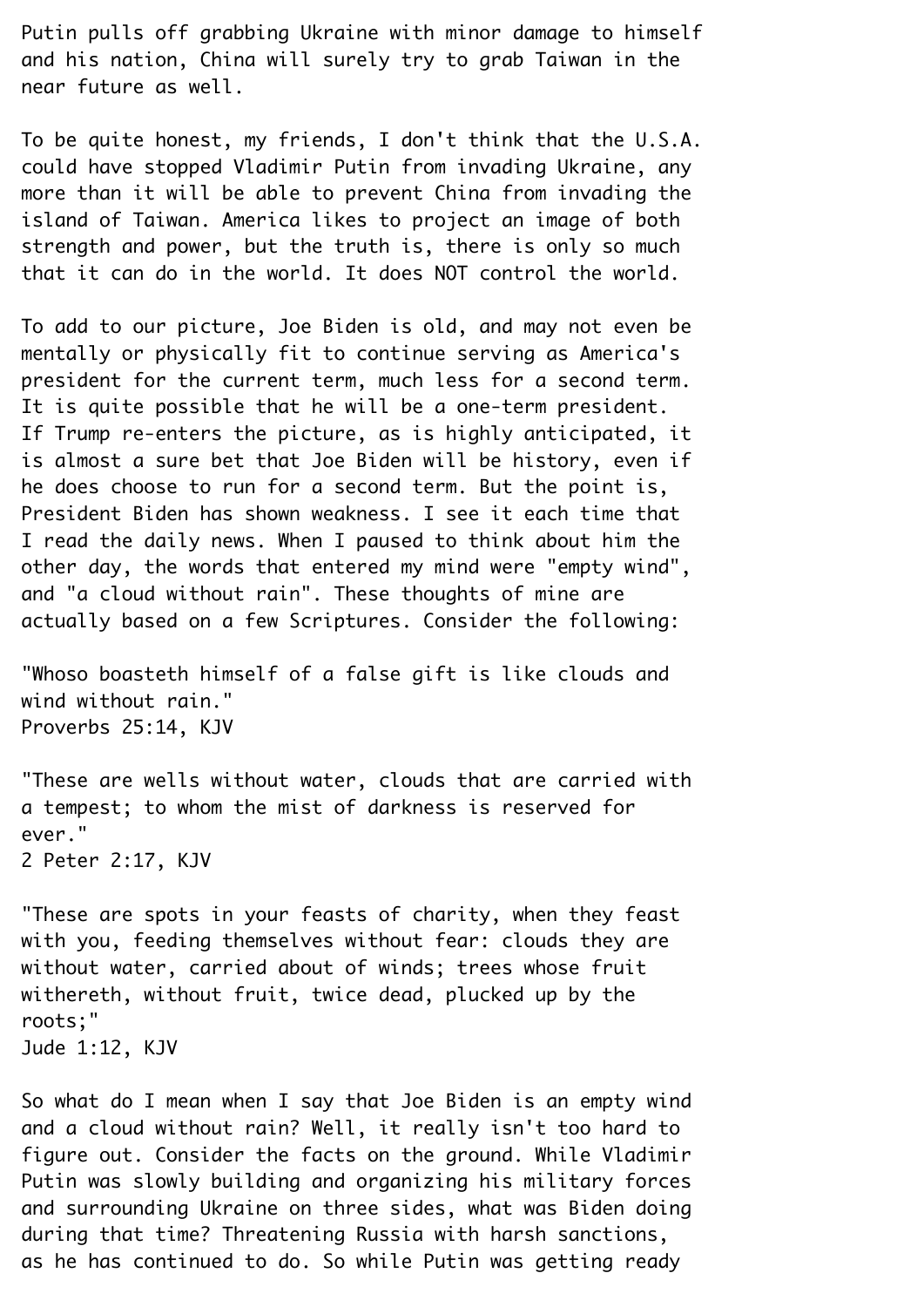to bash Ukraine with a very big stick, Biden was threatening him with some light slaps on the wrist. Putin surely must have laughed. Do you honestly believe he is worried about economic sanctions? I doubt it.¬

Now, I am not saying that economic sanctions are not a good way to apply pressure to another country that is not doing what you want. However, anyone who knows Putin's background, and who has carefully watched him over the past two decades, knows that economic sanctions are NOT going to deter Putin from his ultimate goals, whatever they happen to be. Just the other day, I read one particular news report where Biden claimed that Vladimir Putin's ultimate goal is to restore the previous glory of the Soviet Union. Maybe it is true, or maybe it is not true. At the very least, it is a good piece of psychological manipulation to get the American public to support whatever comes next. And that is the big question, isn't it? But first things first. It's only been a few days, so let's see what happens in Ukraine.

But as I said, U.S. President Joe Biden is an empty wind, and a cloud without rain, and Vladimir Putin most certainly knows it. He realizes that Biden is weak, and is not cut out for the job. Putin also knows that Biden will not risk starting World¬ War III by directly engaging with Russian troops. In fact, as you may have read yourself, different news sources quoted the president as saying this on one or more occasions. As far as I can tell, everything that Biden is saying and doing is merely bravado which is purposely designed for consumption by the¬ American public. It is to make Mr. Biden appear decisive and strong, but Vladimir Putin sees right through it.¬

That is why Putin chose to attack. He knows that he has the advantage in more than one way. Not only does he have the geographical advantage, but as even a number of news outlets have candidly stated, he has the military advantage as well. Personally, I honestly don't know how many troops Russia now has surrounding Ukraine. As I noted earlier, we simply cannot trust everything that the mainstream media, or the government for that matter, tells us. With each news report, the number of Russian troops continued to grow. The last number I saw was 190,000. In contrast, Biden and NATO talk about sending a few hundred troops here, or a few thousand troops there. But what is that compared to the massive war machine which Putin possesses and has assembled?¬

So again, Joe Biden is huffing and puffing, but he is just¬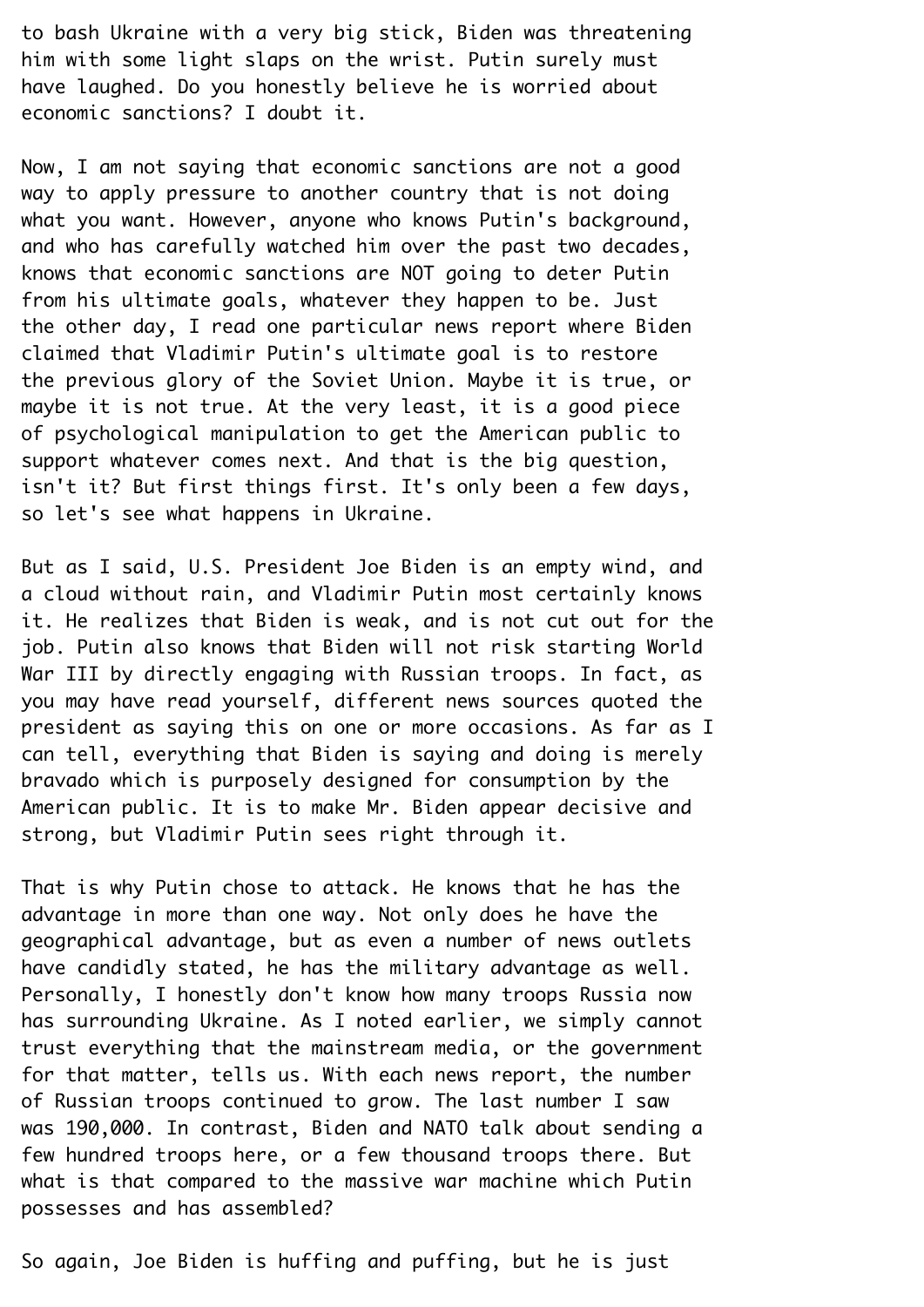an empty wind whose threats Mr. Putin has chosen to ignore. What is the point of even sending said troops, if you have already informed your enemy that you have no intentions of even engaging him? Is President Biden merely sending them in an advisory role? Good question.¬

Another point which is worth mentioning concerns America's¬ NATO allies. You know, if a person has been really observant over the past few decades as America has engaged in its wars around the world, one thing he will notice is that it always takes the lead, as I mentioned earlier regarding the United¬ States assigning itself the position of "policeman of the world". Then what happens next? It pokes, prods and pressures other nations until they finally decide to contribute a small number of troops, or military hardware, or something else, just to get the aggressive American government off their back.

Folks, I am not exaggerating here. You may recall that twenty years ago, when US President George W. Bush foolishly engaged in the ill-conceived invasion of, war in, and occupation of,¬ Iraq, he coined the phrase "coalition of the willing". What I find odd about this is the fact that many of us never quite understood exactly who was a part of this coalition. Myself,¬ I always questioned it and wondered about it. It was kind of a nebulous, ambiguous thing. I now believe that it was more than likely intentionally designed that way, and I will tell you why in just a minute. According to my online research, the "coalition of the willing" consisted of those "countries who supported, militarily or politically, the 2003 invasion of Iraq and subsequent military presence in post-invasion¬ Iraq."¬

But here comes the clincher. According to Wikipedia, Bush's¬ "coalition of the willing" consisted of 46-48 nations. BUT, of those four dozen countries, only three of them -- that is, the United Kingdom, Australia and Poland -- actually contributed troops to the actual invasion force. That was it, my friends. Just three countries out of a supposed 46 to¬ 48 nations. What does that tell you? Do I need to spell it out for you? Wikipedia also states that "An additional 37 countries provided some number of troops to support military operations after the invasion was complete." Wikipedia also states that in 2008 it was discovered that the lists of the coalition members had been tampered with. Some lists had even been removed from the record.

So what is my point in sharing this particular information¬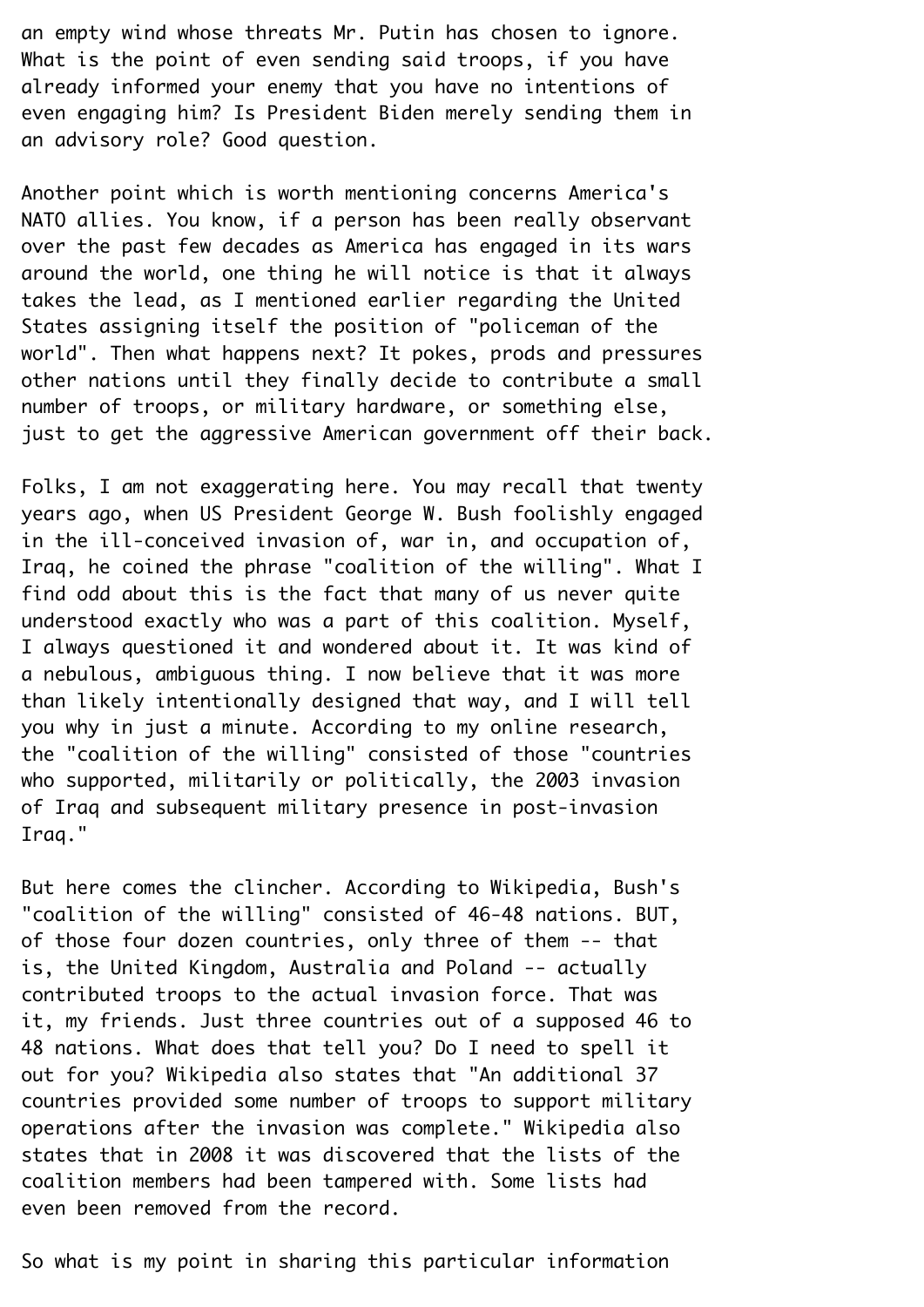with you? It is to expose the lies and deception which are employed by your own government, in order to convince you of something which is not necessarily true. In this case, we know -- or at least should know -- that the administration of¬ George W. Bush was intent on convincing the American people that the whole world supported America's illegal invasion of¬ Iraq, for the purposes of so-called "regime change". It just was not so! I believe that it is more accurate to state that other nations were pressured and dragged along, in order to try to conceal the fact that this was primarily America's war¬ -- and no one else's -- from beginning to end. In fact, you may possibly recall that at that time, the idea was promoted that any American who did not support the war in Iraq was being unpatriotic. Not so!¬

Now fast forward almost twenty years to 2022, and we now see something similar happening with regards to NATO and Russia's invasion of Ukraine. As I made clear earlier, it is America, and no one else, who pushed for this war. The incursion into¬ Ukraine is in reality a clash between the American sphere of influence, and the Russian sphere of influence. If there is one thing of which I am certain, it is that Europe does NOT want another war on its soil. The European members of NATO do¬ NOT want another war on European soil. They have been through enough wars already, and they've suffered enough as a direct result of it. They would rather live in peace with Russia.

Now that Vladimir Putin has actually invaded Ukraine, fingers have begun pointing everywhere, and blame is being cast. For his part, President Biden is being blamed for being too weak, and for not taking a stronger approach to deter Mr. Putin. Of course, as I have already mentioned, Vladimir Putin is being accused of being the aggressor who has broken international law. As for Europe's NATO members, they are being accused of not doing their part and for being too slow to build up their military assets after the Soviet Union fell. Their reluctance continues to this day. As I explained earlier, despite all of the huffing and puffing, there is not a lot of willingness to commit large numbers of troops to the nations which border¬ Russia, or which are located not far from it. With regards to¬ Ukraine, it is not even a member of NATO yet. This point does not work in its favor, obviously.¬

According to some reports I have read, part of the reluctance is due to the fact that said nations recognize that to engage Russia is not only an exercise in futility, but even suicidal.¬ In other words, they acknowledge that they are no match for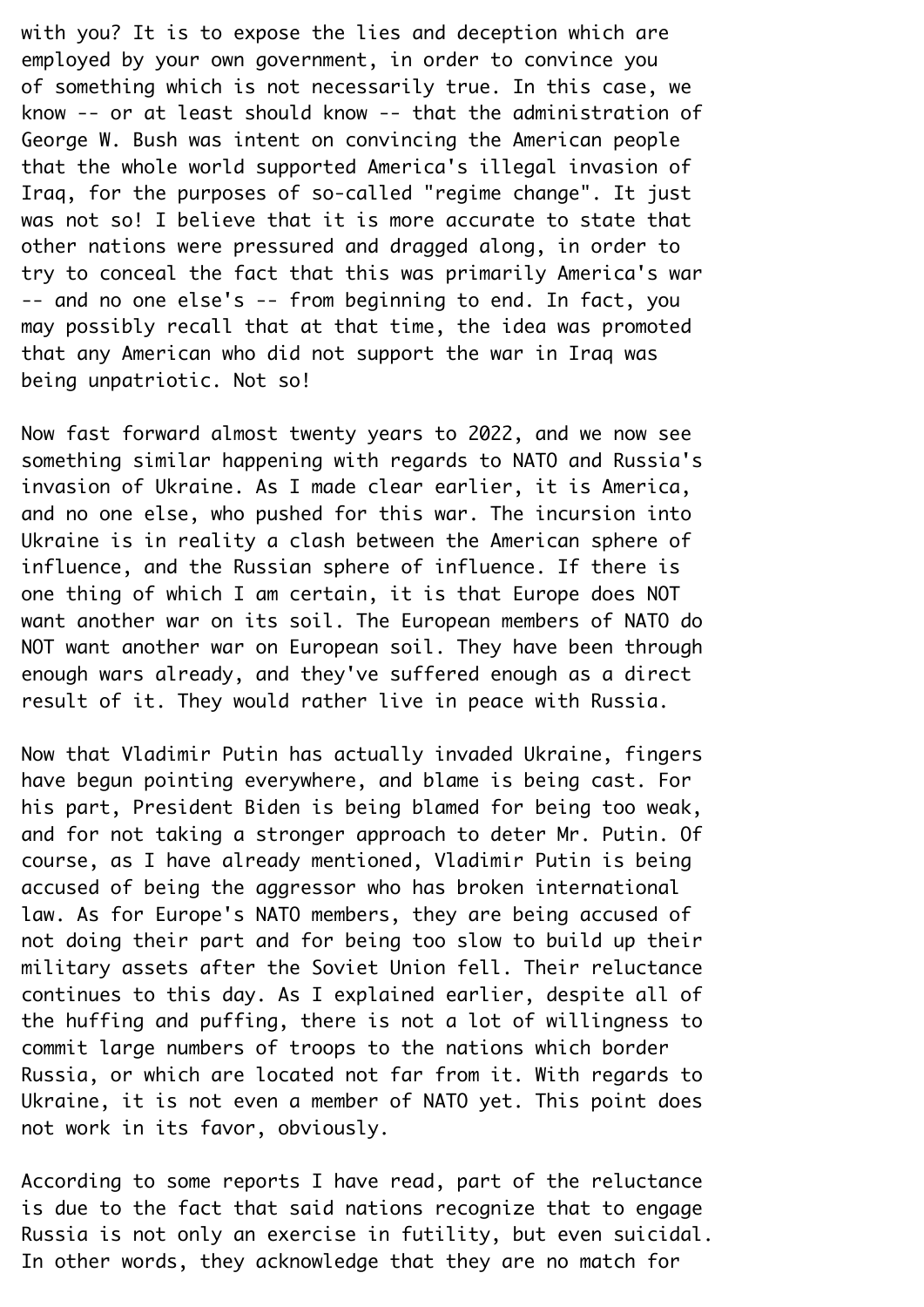Russian military might. Neither do they want war on their own soil. It's just that simple. I also find it very interesting that some war analysts are suggesting that the reason why Mr. Biden has repeatedly stated that he will not engage American troops with Russian forces in Ukraine, is because he too knows that NATO forces in Europe are not sufficiently prepared or equipped for such engagement. Biden does not have sufficient¬ European support. So again, this is America's war; but as has occurred before, it is NOT being fought on American soil. As¬ I explained earlier, this is why she is always more willing to start another war somewhere in the world.¬

As I mentioned to you earlier, you need to understand that the U.S.A. can be very obnoxious. She has a way of bullying and pressuring other countries, until they finally do what she wants. She is one mean lady who will resort to whatever schemes are necessary in order to get what she wants. This can include, but is not limited to, fomenting civil unrest, engaging in economic embargoes, enticing nations through the sale of weapons of war, offering financial assistance, etc. Once America gets her foot in the door, watch out! She will not let up! "Oh please let us put a few of our bases in your country. Let us provide you with a few missile launchers to protect yourselves against those nasty Commies. Would you be willing to accept some more troops?" And on and on she goes.

Let us return to the issue of what prompted Vladimir Putin to invade Ukraine a few days ago. As we have already discussed, one of Putin's unbending demands was that Ukraine would never be allowed to become a member of NATO. But the U.S.A. and her NATO partners insisted that this was a non-negotiable demand. But to try to assuage Putin's fears, they stated that even if were to occur, it was still years away from becoming reality. Well, obviously, Putin realized that he could NOT possibly take that chance. He could NOT have NATO forces right at his front door. He HAD to act, and he had to act NOW, before it became too late. As I explained earlier, Mr. Putin was slowly forced into his current position by the United States and its allies over the past three decades. And then he took action.

Quite frankly, and personally, I for one am NOT surprised in the least. In fact, while I didn't know at the time exactly how it would eventually play out, in conducting a review of all of my previous articles and series, I discovered that I have been anticipating the current East-West clash for at least twenty-four years now. As proof of this, consider what¬ I wrote in part one of my 1998 article entitled "Communism: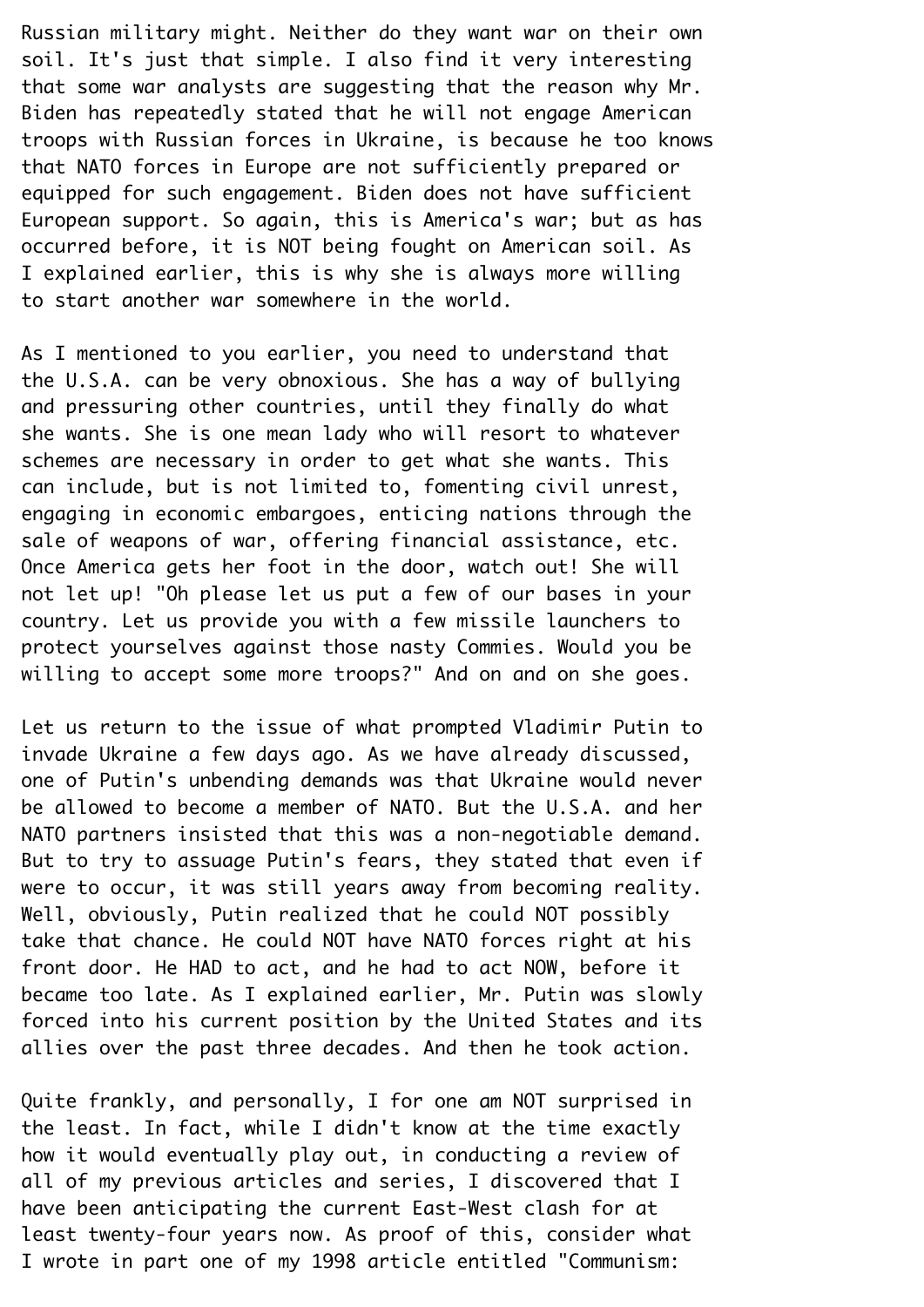Is the Dead Beast Really Dead?":

----- Begin 1998 Ouote -----

"However, there is a very real danger lurking here. If the¬ West continues to isolate Russia, as it has been doing by way of the eastward expansion of the NATO countries, which both Russia and China have strongly opposed, or by cutting off Russia's access to her Arab allies, this could result in some very dire consequences. If in months and years ahead, Russia were to return to full-fledged Communism, and if her newly-blossoming relationship with some of the Arab nations were to be placed in jeopardy, I can very well imagine a desperate Communist Russia -- which is still in possession of her nuclear arms by the way -- trying to make a move to protect her remaining territory, and perhaps to protect her interests in the Middle East as well."¬

----- End 1998 Quote -----

So, as you can see, at least twenty-four years ago, I was already drawn to the serious trouble that was then brewing in the former Eastern Bloc nations, and being instigated by the¬ United States of America and her NATO allies. Folks, please understand that you do not need to be any kind of a prophet to see these things. All you have to do is to pay attention to the news, and see what each side is saying and doing. Then you have to pray and ask God for His Wisdom and Discernment in order to properly understand the matter. You need to learn to see through all of the psychological manipulation, and the lies which are constantly being spun by the spin doctors, on¬ BOTH sides of the fence, and even across oceans.¬

In my 2016 update to my 1998 article "Communism: Is the Dead¬ Beast Really Dead?", in part two, I likewise warn my readers to beware of Russian dictator Vladimir Vladimirovich Putin.¬ While due to political correctness, the world may refer to Vladimir Putin as the "president" of Russia, everyone with an understanding of such matters recognizes that he is in fact an outright dictator, just as Saddam Hussein was referred to as a "president", while he too was a cruel and tyrannical dictator. Another politically correct word which much of the world likes to use for people such as Putin is "autocrat".

My friends, why can't they just call a spade a spade? In my view, the common use of such words as a description of such dictatorial leaders is a compromise of the truth, to say the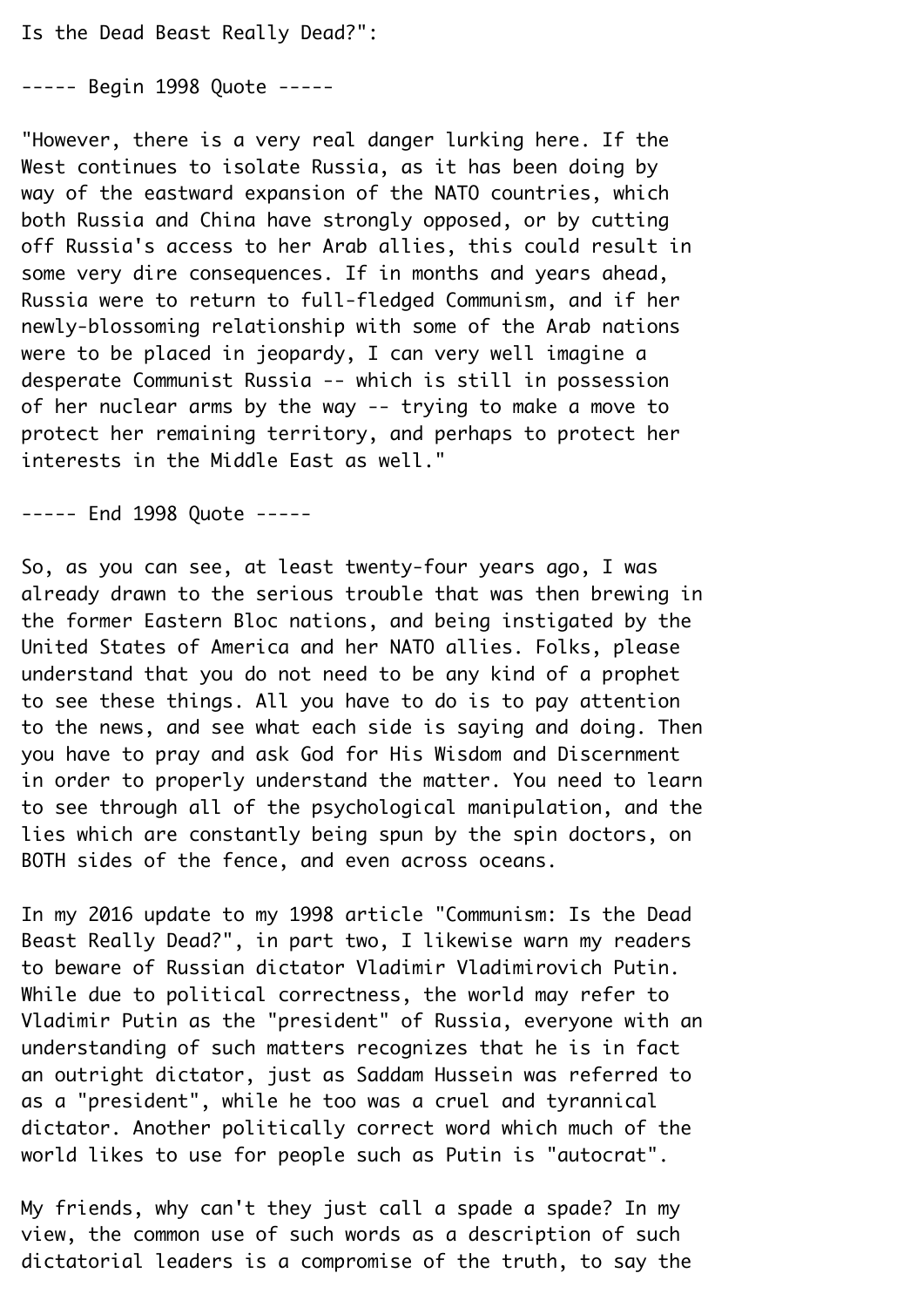least. It is a vast web of lies and intentional deception. In this present evil world, one can't remain in power for almost twenty-four years -- as Putin has most certainly done since first rising to power within the KGB -- without relying upon calculated, dictatorial maneuvers. Consider the following quote from the aforementioned article where I warn my readers to keep an eye on Putin. And by the way, not only did Putin outlast Donald Trump too, but I would not be the least bit surprised if when all is said and done, Putin outlasts U.S. president, Joe Biden, as well:¬

----- Begin 1998 Quote -----

"As I explain in the article entitled "Alexander Lebed and the Year 2,000 Russian Presidential Race", neither Alexander¬ Lebed, nor Gannady Zyuganov, won the Russian election that year. In fact, after Boris Yeltsin chose Vladimir Putin as his final Prime Minister in August of 1999, Putin went on to claim the top prize as Russia's new president in 2000. Not only that, but since that time, Putin has served as either the nation's President or Prime Minster, uninterrupted. He has outlasted the last three American presidents -- Clinton, Bush And Obama -- and he is still going rather strong.¬

But what I really want to say to you is this: I am still not very convinced that Russian Communism is totally dead. In fact, I believe that it is still very much alive and well in the embodiment of current Russian president Vladimir Putin.¬ Mr. Putin's entire demeanor  $-$ - that is, the way in which he runs his government with tight control and such a firm hand¬ -- is Communist-styled governing through and through. In that regard, I have to agree with incoming President Donald Trump. Putin is a very strong leader who does not show any weakness. Everyone knows that he is the man in control, regardless of who may hold other government positions around him.

As I have stated before, whatever you do, don't be deceived by Vladimir Putin. He is a very shrewd man. He may not wear a pin bearing a hammer and sickle on his lapel, but the man is a Communist, I do believe. You don't come out of the KGB not being a Communist. As I also point out in "Alexander Lebed and the Year 2,000 Russian Presidential Race", what you may also find interesting is the fact that to this day, the¬ Communist Party is the second largest political party in the¬ Russian Federation, behind the United Russia Party. Not only that, but in every presidential election which has been held in the Russian Federation, a Communist Party candidate has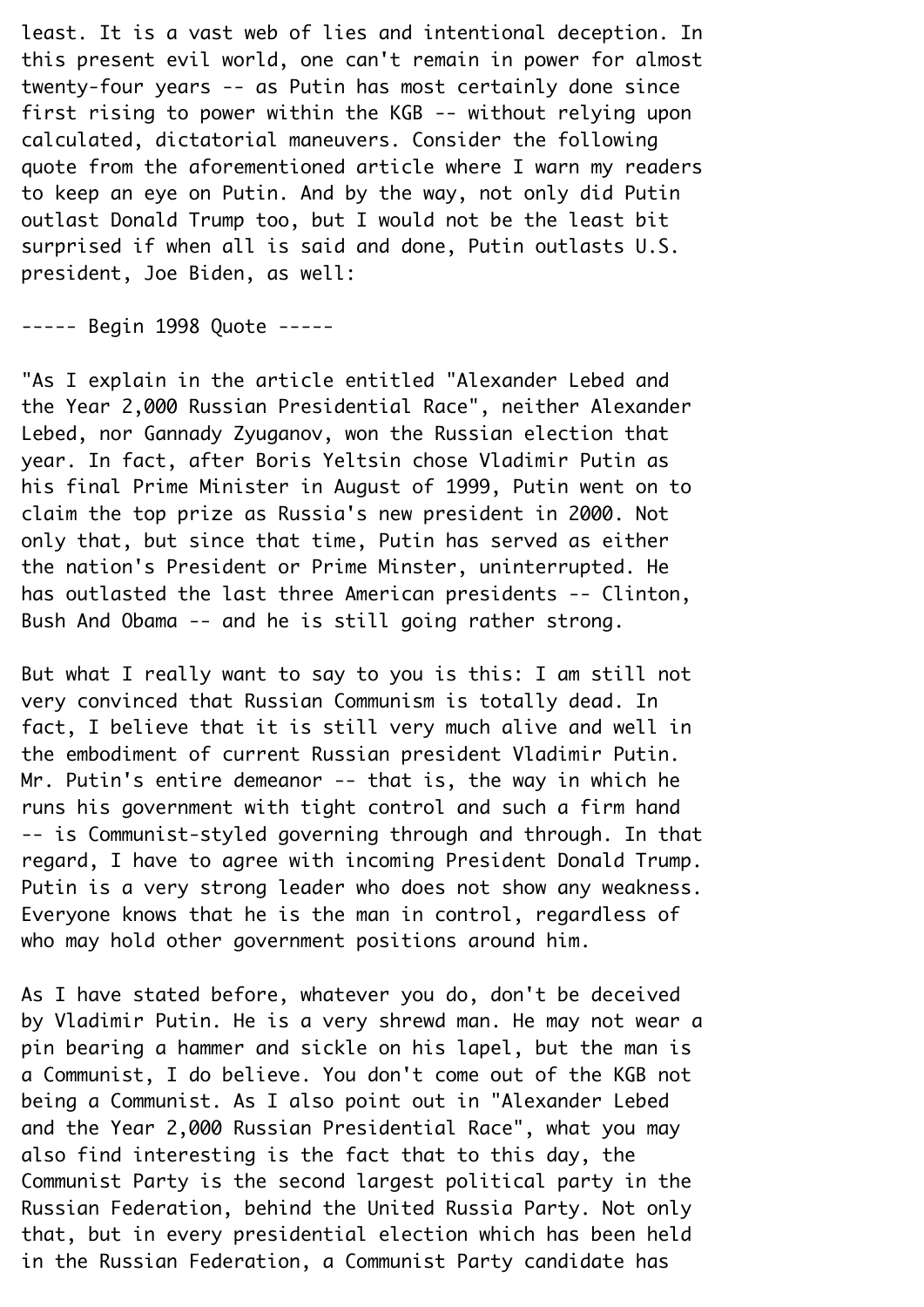always finished in second place. So, as you can see, this is even more proof that Russian Communism is definitely not dead by any means.

At any rate, it will be very interesting to see exactly what kind of a relationship Vladimir Putin and President-elect¬ Trump develop following the January 20, 2016 inauguration in the United States. As I also mention in the aforementioned article, Putin and Trump are both already beating their big chests, and talking about a new arms race. They are clearly not off to a good start. However, I suspect that Putin sees through all of the garbage that President Obama is throwing in Putin's direction. Thus, Putin is just waiting with a great deal of patience, until President-elect Trump assumes the office of the presidency in three weeks' time. I for one will be watching this pair closely. With their personalities and egos, it ought to be quite a ride."¬

----- End 1998 Quote -----

Continuing our discussion, in part one of my other article from the year 1998 entitled "Communism: The Raging Bear Out of Control!", I again express my concern with NATO expansion towards Russia's borders. It is a bit lengthy, but consider what I wrote back then, and how it has in fact now become reality:¬

----- Begin 1998 Quote -----

This brings us to the final point concerning the angry bear which protects its young. What is one of Russia's, and even China's, chief concerns right now? It is the expansion of the sixteen-member NATO alliance into three former Soviet¬ Bloc nations. Because of the significant political and economic reforms they have made since the supposed fall of¬ Communism in 1989, the Central European countries of Poland,¬ Hungary and the Czech Republic were officially invited to join the NATO alliance during a summit held in Madrid, Spain in July of 1997. Radio Free Europe/Radio Liberty reported the following at that time:¬

----- Begin Quote -----

"Political leaders in Poland and Hungary are expressing pleasure at news from Madrid that NATO leaders reached a consensus today on inviting their nations, along with the¬ Czech Republic, to begin accession talks. News reports say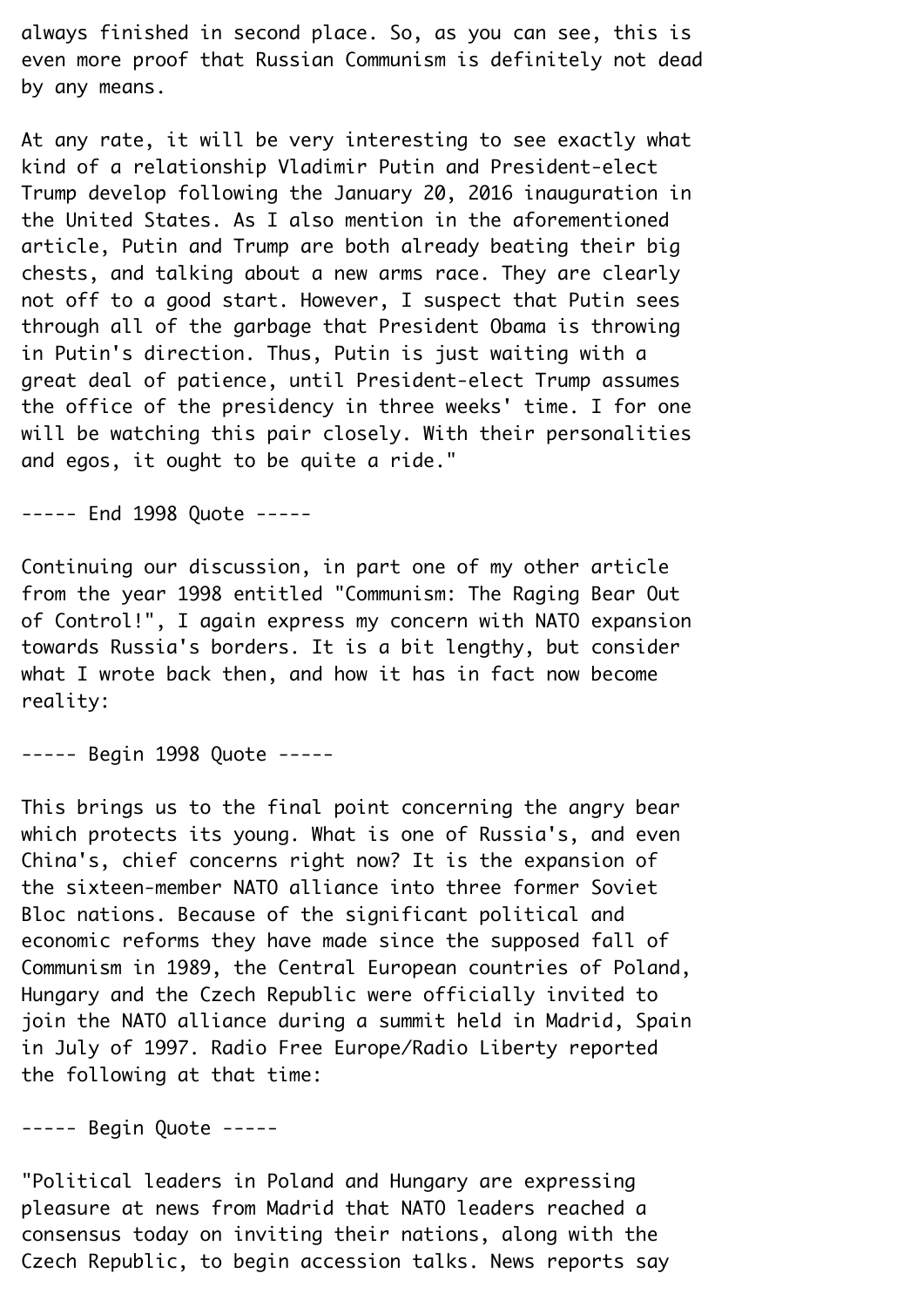members of Hungary's Parliament broke into cheers when the news came during question time. In Warsaw, Polish Prime¬ Minister Wlodzimierz Cimoszewicz told reporters that today¬ "has a good chance of going down in history as the end of the order established at Yalta." The World War II allied powers, including the Soviet Union, divided Europe into spheres of influence in 1945 at a meeting at Yalta. In Prague, Czech Foreign Minister Josef Zieleniec also mentioned the passing of Yalta as well the 1938 Munich agreement after which Czechoslovakia first lost borderlands and then was absorbed by Nazi Germany. Zieleniec called the invitation from NATO one of the most important developments in the Czech Republic since the fall of communism."

----- End Quote -----

If additional reforms continue on schedule, these three countries are expected to become regular members of the NATO alliance by April of 1999, at which time NATO will celebrate its fiftieth anniversary. However, this is only the tip of the iceberg, as the United States of America and her NATO partners have not tried to hide the fact that this is only the first wave of invitations. Others are eventually expected to be be extended to the Baltic countries -- Estonia, Latvia and Lithuania -- to Romania, as well as to other Central and¬ East European nations as they continue to strive to meet the various requirements set by the NATO alliance. It is for good reason then that Russia and China both are quite concerned about this issue of NATO expansion. Today, more than eighteen years after I wrote the original version of this article, the situation has only grown worse.

However, this is still not the end of the story concerning Western expansionism. It is much more complicated than that. As if this action by NATO wasn't already enough to provoke and anger the Russian bear, consider that barely one week after the NATO invitation was extended, the European Union¬ Commission also began its negotiations for the inclusion of these same three countries, as well as Estonia and Slovenia into the fifteen-member European Union. While this process will certainly involve overcoming some serious problems, this integration would eventually result in an even stronger more unified Europe, and a weaker and more isolated Russia. Radio¬ Free Europe/ Radio Liberty also reported the following in¬ July of 1997:

----- Begin Quote -----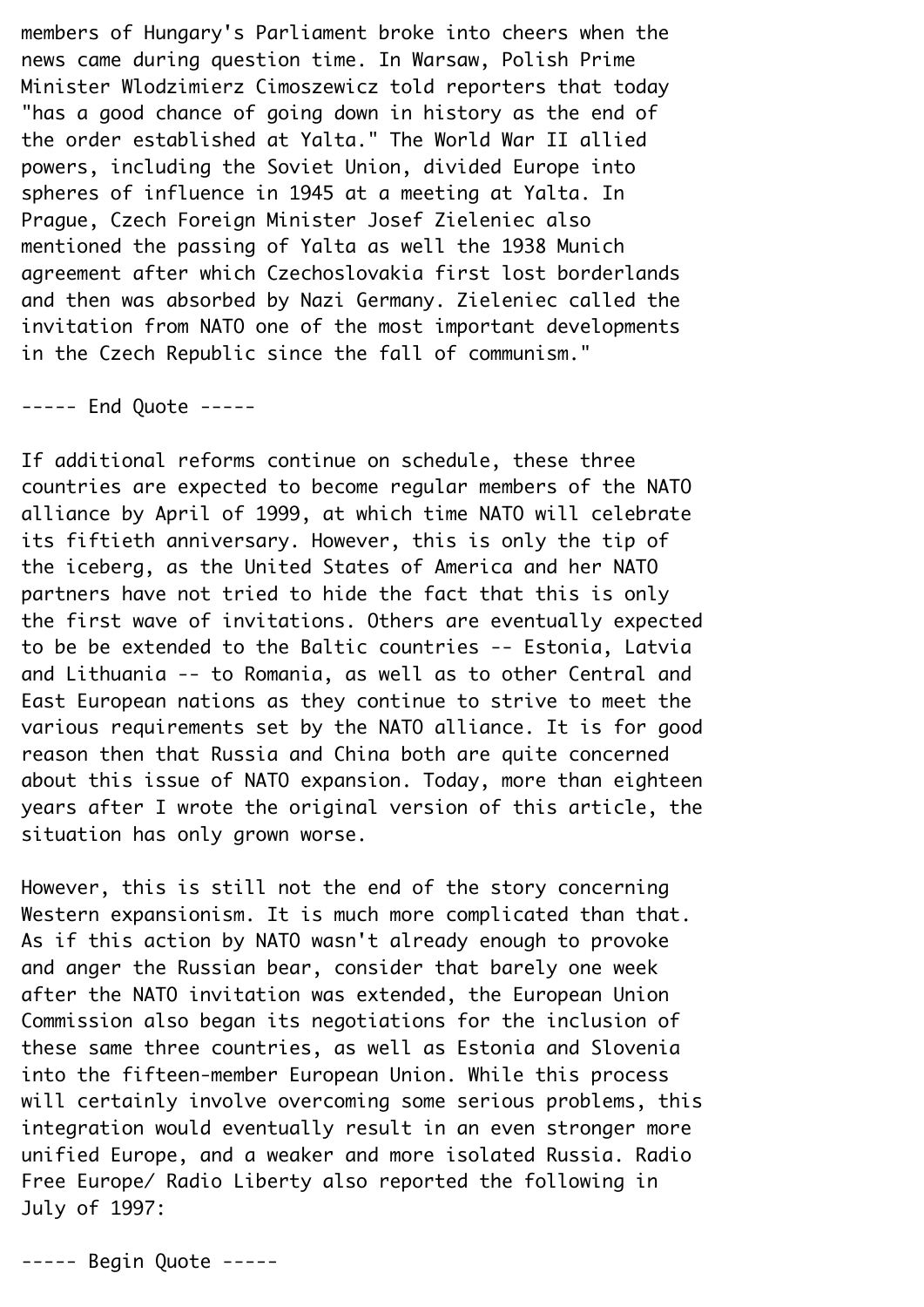"After months of study and political debate, the European¬ Commission called today for opening negotiations to admit five Central and East European countries: Poland, the Czech¬ Republic, Hungary, Estonia and Slovenia. But, it turned back applications from five other countries, Latvia, Lithuania,¬ Romania, Bulgaria, and in the harshest words of all,¬ Slovakia. Jacques Santer, Commission President, presented the decision to the European Parliament today in Strasbourg in a report titled: "Agenda 2000."¬

----- End Quote -----

If all goes well, it is expected that these five countries will become a part of the European Union by the year 2002; and as with the NATO expansion plans, other currently non-participating nations are expected to follow. Thus we see that the Russian bear is indeed being provoked in a very real sense. It is because of all of these factors that I can't help but wonder if the current heated situation in¬ Kosovo might not involve much more than what appears on the surface.

Let me ask you something. If you had a life-long opponent, who suddenly grew ill, or who became distracted by personal problems, wouldn't you try to take advantage of his weakened condition in order to try to gain some victory over that opponent? Now, let us be honest for a moment. If you were a shrewd, battle-savvy opponent, you most certainly would. However, due to political correctness and world opinion, you would have to make sure that you did it in such a way that it was acceptable to the majority of your friends. You would have to transform your subtle plans to conquer and to expand into a noble venture, such as in the defense of human rights for example; and there we have the Kosovo situation.

How many times before have we seen the United States of¬ America intervene militarily in a certain country for the stated purpose of protecting the human rights of the citizens of that country? The problem is, once the Americans do go in, it seems that they have a very difficult time leaving after that. Today, as I update this article at the end of 2016, we can look back in retrospect. Just take a look at Iraq. How many long years has the United States government, along with its military, been engaged in that war-torn nation? Many will say too long, and I most certainly agree.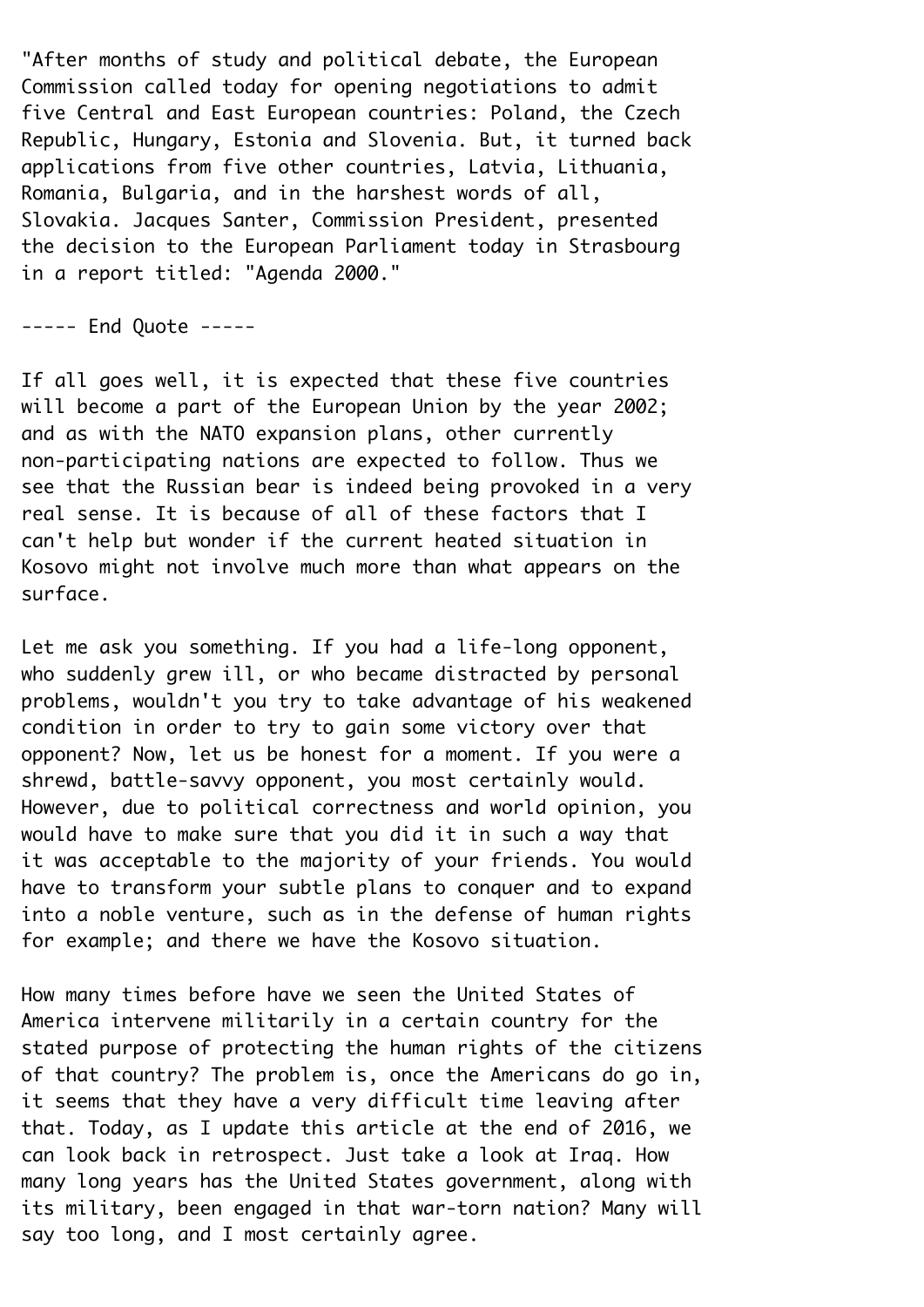Of course, once Uncle Sam gets his foot in the door, next come all of the fancy little trinkets and the nice gifts, the military bases and the arms sales, and the trade agreements of Western industrialized society, in order to entice and to appease the natives so that the temporary visitors can stay permanently in one way or another. Thus begins their control, as well as the gradual deterioration of a society to Western standards; including the name brand tennis shoes, the famous American sodas, and the hard rock music to pollute the minds of the youth, and to cause them to rebel against their very own parents. A simple, rural life is traded for a selfish, materialistic, and quite often ungodly lifestyle.¬

----- End of 1998 Quote -----

Please go to part three for the conclusion of this series.

Written by Bill Kochman¬

wordweaver777@gmail.com https://www.billkochman.com https://www.csnet.live¬

If You Poke a Bear Long Enough ... Part 3¬

Copyright 1994 - 2022 Bill's Bible Basics¬

Published On: February 28, 2022¬

Last Updated: February 28, 2022

Each New NATO Entry Has Been A Strong Provocation For Russia,¬ NATO Made Its Moves When Russia Was Weak Following Soviet Era,¬ I Question How Much Longer Russia Will Sit Idly By While NATO¬ Steals Her Bear Cubs, Does Putin Want To Restore The Glory Of¬ The Soviet Union?, 2016: Putin Remains Powerful And Popular,¬ A New Cold War Between Russia And NATO Alliance, Russia Begins¬ Reasserting Itself, Real Motive Behind The War In Yugoslavia,¬ The Russian Bear Is Being Forced Into A Corner Due To NATO's¬ Expansion, Russia And China Improving Relations, Russia And¬ China's Vision For A Multi-Polar World, My Consistent Belief¬ In Coming War Between Russia And NATO, Vladimir Putin Is Very¬ Intelligent Shrewd Sly Calculating And Deceptive, Putin Has¬ Been Extremely Patient With NATO, Putin Was Not The Initial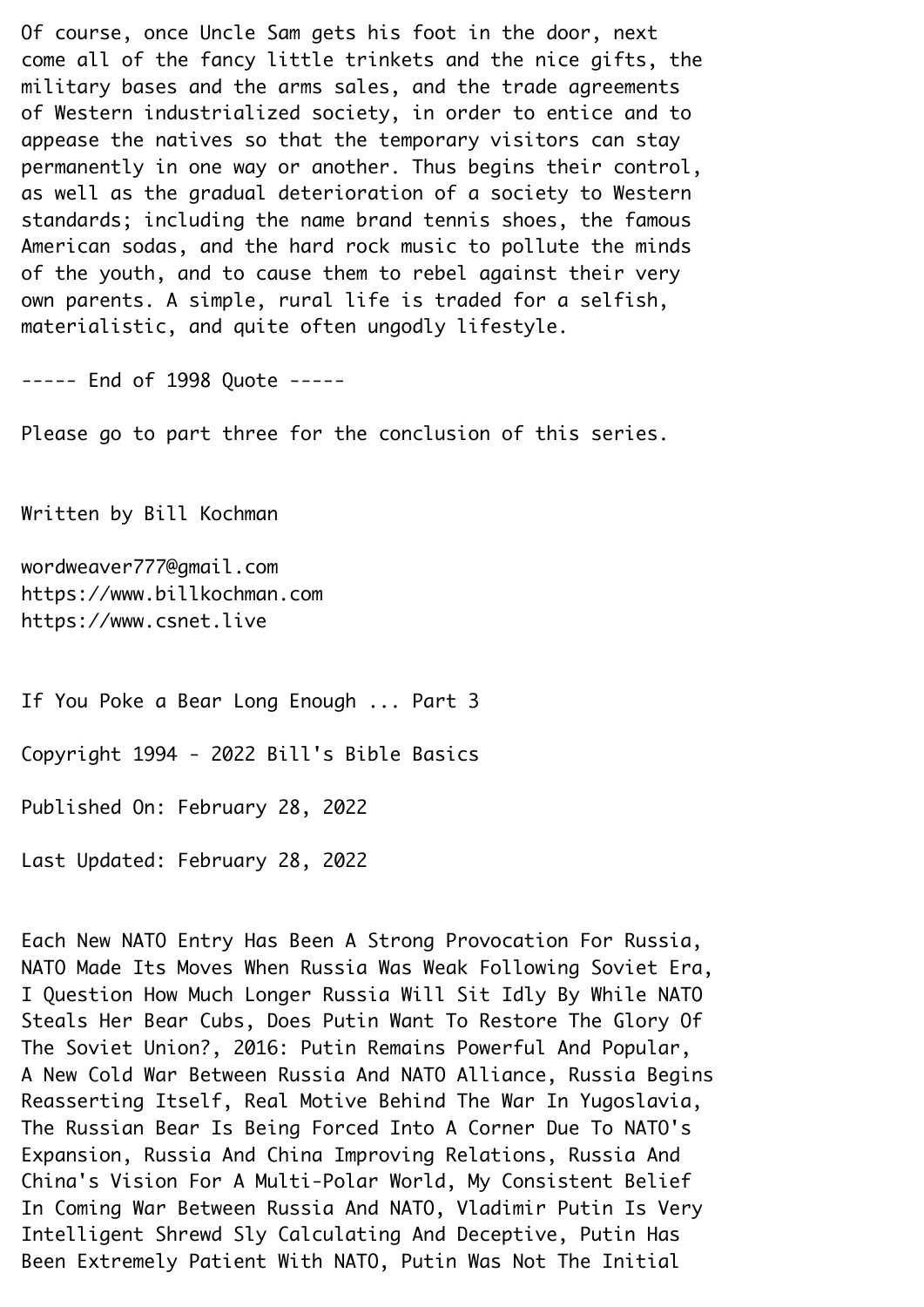Aggressor In Ukraine War, Beware Of Deceptive War Propaganda,¬ I'm Not A Communist Sympathizer And Don't Support Russia Or¬ Vladimir Putin, Closing Remarks, BBB Suggested Reading List¬

Continuing our discussion from part two, let us take a look at some more quotes from my 1998 article entitled "Communism: The Raging Bear Out of Control!". Not only do I continue to express my concern regarding NATO expansion towards Russia's borders, but I also consider the real possibility that war could eventually break out between Russia and the Western Bloc nations -- which includes the United States of America¬ -- due to NATO's aggressive expansion towards the borders of Russia. Well, folks, here it is, 2022, and it has finally happened. God help us all!

----- Begin 1998 Ouote -----

"As stated above, Russia is strongly opposed to military intervention [in Kosovo] by the United States and her NATO allies, and for good reason. This would be similar to Russia intervening militarily in Mexico in order to quell problems there. Would the government of the United States just idly stand by while this happened? Most certainly not! She would feel greatly threatened, and she would undoubtedly do something about it. Probably declare war! It is ludicrous then to expect Russia to remain quiet while the NATO forces plan air strikes on one of her neighbors not far from her western doorstep.¬

It is equally ridiculous to expect Russia to remain quiet while three of her other neighbors are integrated into the NATO alliance and the European Union, with others to follow after that. If you look on a map of Eastern Europe, you will quickly see that some of the five aforementioned countries are right up against Belarus and the Ukraine, while others are only separated from Russia by a country or two. That is how great this threat is to Russian security. In short, from the Russian perspective, these current moves by NATO and the¬ European Union are very strong provocations, and I seriously doubt that they would have been made when Russia was a lot stronger.

But you see, Russia is in such internal turmoil right now, that as with the Palestinian issue, one can only wonder if she can really do more than offer verbal protest; and the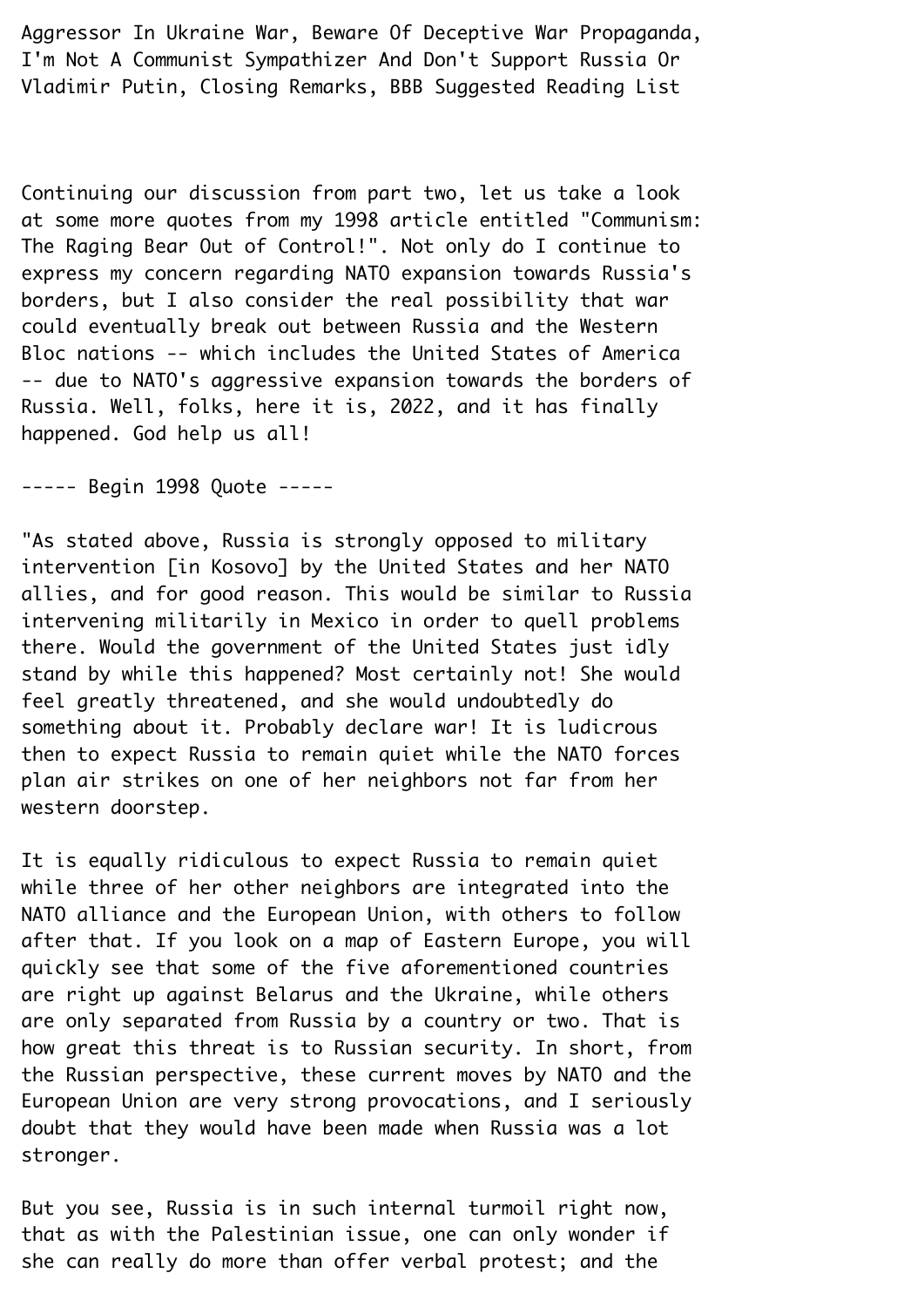NATO alliance knows this. But what if they are surprised? What if Mother Russia does something unexpected? What if the Communists come to full power even sooner than I personally expect? And even if they don't, what if some of the renegade Russian forces decide to use some of their nuclear stockpile to enter the fray in Eastern Europe? This is the present danger; that either the Communists, or someone else inside of Russia, might do something to either try to stop the NATO countries from performing air strikes in Kosovo, or to keep a strongly American-influenced NATO from grabbing three more of Russia's western neighbors, who are all overjoyed at the prospect of becoming members of the NATO alliance.¬

Even if Mother Russia does nothing to stop the integration of¬ Poland, Hungary and the Czech Republic into the NATO alliance and the European Union -- which I personally would find hard to believe -- it is even more difficult for me to accept that she would continue to idly stand by while the other remaining nations of Latvia, Lithuania, Romania, Bulgaria and Slovakia are integrated into the Western sphere of influence. Look at a map. Just as Mexico lies right across the border from the¬ United States Of America, this would place American power and influence right across the Russian border! Who would have ever dreamed of such a thing happening even ten years ago?

Continuing our discussion from part one, the Kosovo situation might only be the tip of the ice berg. It could explode into something much greater which could affect the plan for NATO and European Union expansion. It is a common practice that once a war or local conflict has begun, countries will take full advantage of the confusion, the communication blackouts, and the general mayhem which follows, in order to grab a little more than their share of the pie. If you ask me, it appears that a greater war is inevitable sooner or later; whether it is a result of the current Kosovo situation, or whether it is a result of Russia feeling so threatened, that she finally decides that she must do something in order to stop further Western expansionism.

No matter how you look at it, from the perspective of the¬ American government -- which at that time meant the Clinton¬ Administration -- having NATO forces entrenched in Kosovo, to protect human rights, of course, would be a very smart move for the West. Perhaps they are just talking about air strikes now, but it could very well evolve into ground troops in the near future. In other words, as NATO and the European Union continue to push eastward, a war with Russia becomes more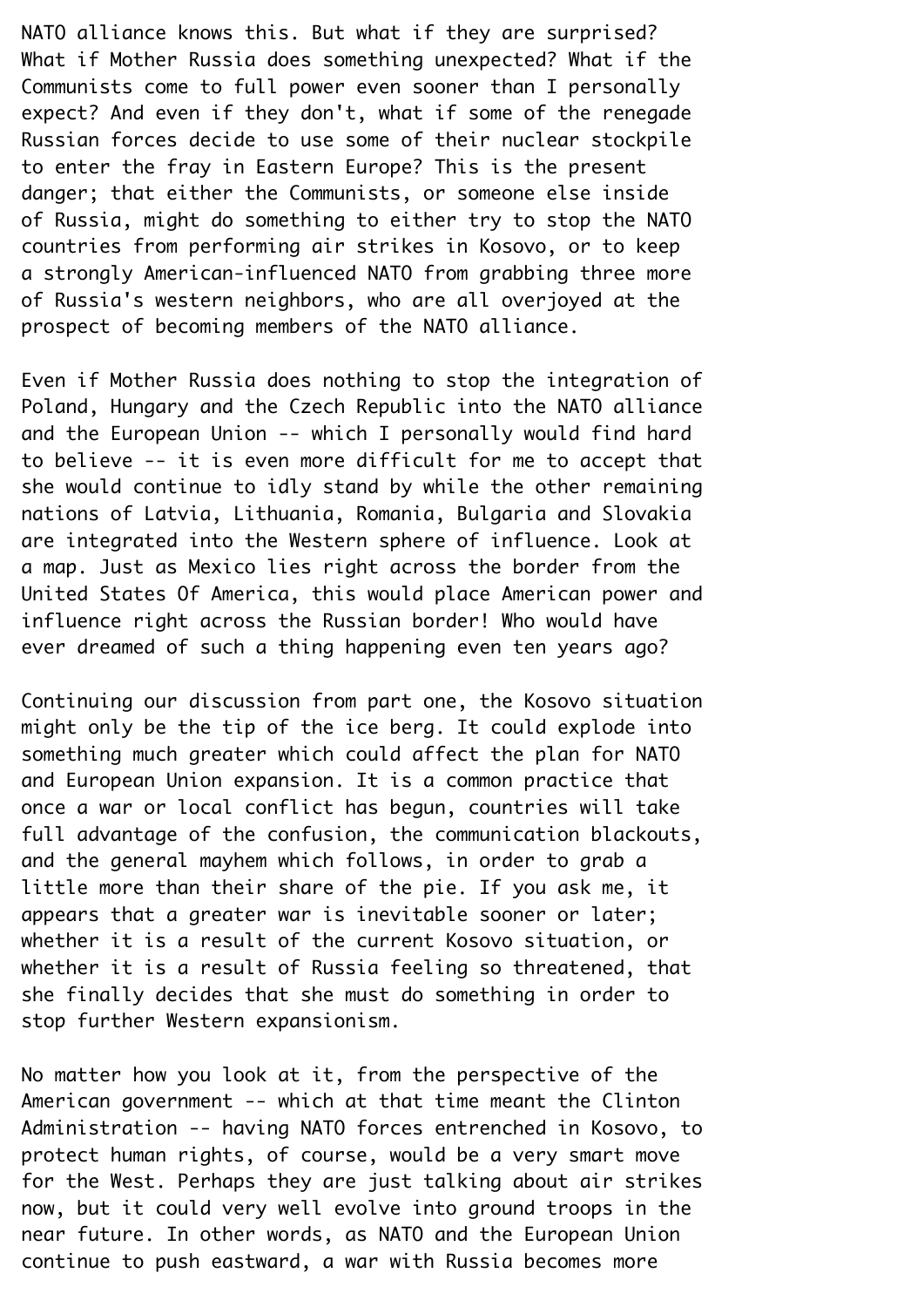likely; so being positioned in Kosovo would be a good move strategically-speaking.¬

Again, I just can't see the Russian bear sitting idly by for much longer, while all of her former cubs are stolen from her one by one. A bear just doesn't act that way. It becomes very upset, and very dangerous, and it is compelled to protect its young. I suspect that Russia will try to come to the aid of her bear cubs. However, whether this development will occur under Yeltsin's leadership, or under Communist leadership, or under whoever is in power once all of the current confusion and turmoil has passed and the political dust has settled, I really don't know.

I just don't think that the Western powers will be able to keep provoking the Russian bear forever. Now, in 2016, and eighteen years after I first wrote this article, we see that¬ Russia has finally begun to push back, despite receiving a lot of heavy condemnation from the West. Quite frankly, I find such condemnation very hypocritical, in light of all the things that the United States, NATO and the European powers did in the first place to provoke Russia to retaliate. First was when Russia grabbed back Crimea from Ukraine in 2014. Now¬ Russia is involved in helping Syrian dictator Bashar al-Assad take back his country in a very bloody, long, drawn-out civil war, in which hundreds of thousands have already died or been negatively affected in some other way. Who knows what will come next.¬

Right now, Russia could use a "good" war to unite her people. The leadership in Moscow -- meaning Boris Yeltsin -needs something to stop the growing tide of dissatisfaction which is a result of the unpopular politics being foisted upon the Russian people. For me personally, it is easy to see how the growing threat of Western expansionism into Eastern Europe could very well be the battle cry. Maybe¬ Boris Yeltsin might be too weak to do such a thing, but the¬ Communist hard-liners surely are not. In fact, they have already accused Yeltsin of being responsible for Russia's fall from greatness. They could just as easily accuse him of allowing Mother Russia to become isolated from the world because of his inability to take the necessary aggressive steps to stop NATO and European Union expansion to their very doorstep. But the question is, will they?¬

Regardless of how we choose to look at current developments in Eastern Europe, it seems that they could result in some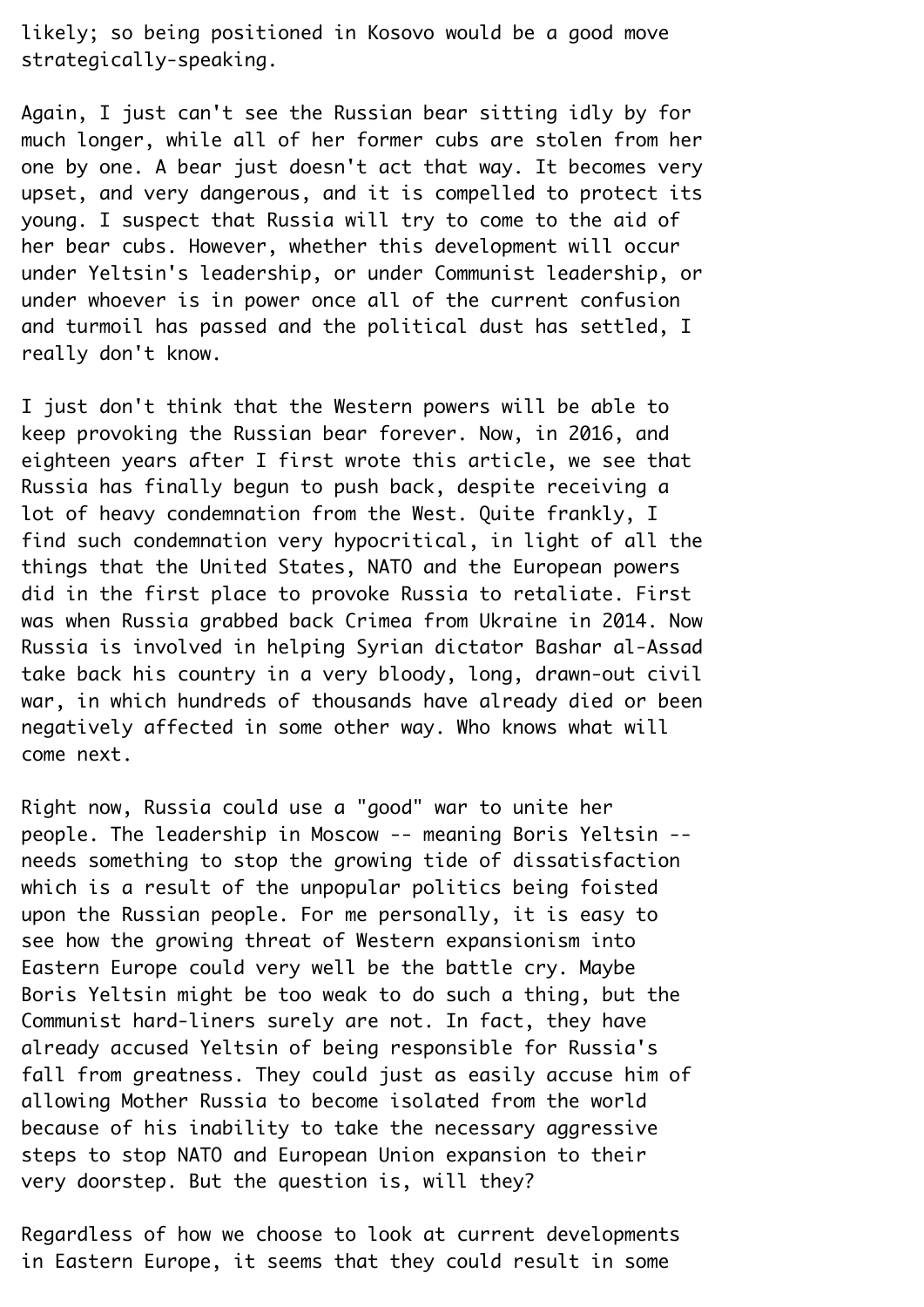very dire consequences at some point in the future, unless the United States and NATO back down from their aggression, which is highly unlikely. As I said earlier, they want to take advantage of Russia's current weakened state as much as they can.

In conclusion, allow me to state that I am by no means any kind of a Prophet. Likewise, I am not even a professional political analyst. I honestly do not know with one hundred per cent certainty what is going to happen in Russia; or as a result of the situation in Kosovo; or as a result of NATO and European Union expansionism. As I have done in my other articles regarding Russia, I have merely expressed my views concerning these matters, and the impressions I have of what may happen in the future. Whether or not I am right, or even close to being accurate, time will certainly tell."¬

----- End 1998 Ouote -----

At the very end of that same 1998 article, I include a short 2016 update where I mention Vladimir Putin's political power, and his popularity with the Russian people. The reason why this particular quote is important, is because in the final sentence, I mention Putin's desire to restore Russia to its former "glory days" during the era of the Soviet Union. As you may recall from part two of this series, this is exactly what President Biden is now accusing Putin of attempting to do, with his invasion of Ukraine. Consider the following:¬

----- Begin 2016 Quote -----

"While a full-blown Communist revolution hasn't occurred in the Russian Federation since I first authored this article in 1998, and while Gannady Zyuganov has never been able to become the actual president of Russia via a real democratic election -- if such an untainted election can really even happen in Russia -- as I point out in a few other articles in which I discuss the situation inside of Russia, I still believe that the authoritarian, tight-fisted government that is currently run by President Vladimir Putin amounts to pretty much the same thing. Mr. Putin is very powerful; and even though he has been in power for sixteen years now, he still remains extremely popular, due in part to the fact that he has been restoring the glory of Russia of old, as it was under its former Communist bosses."

----- End 2016 Quote -----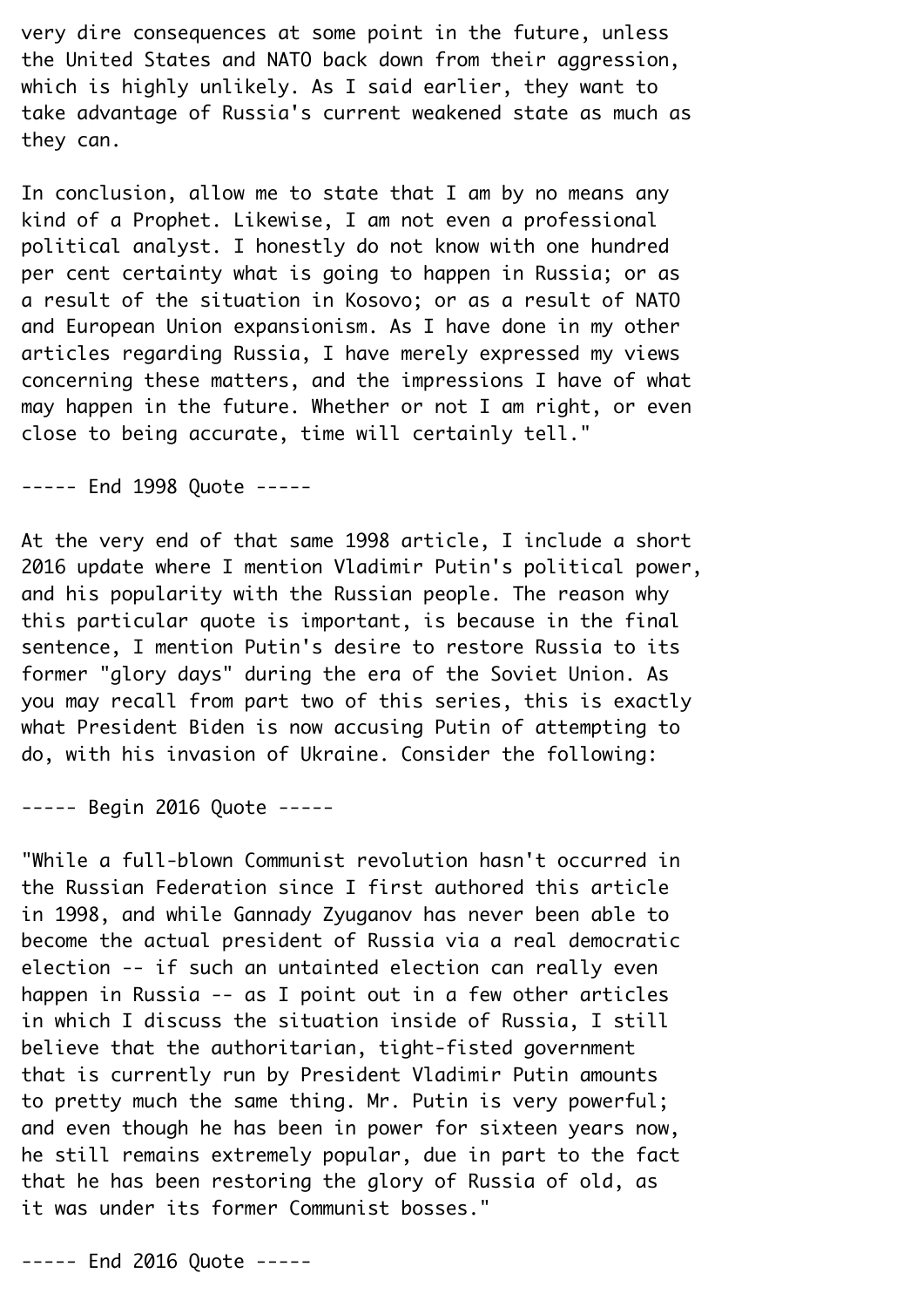On December 31, 2016, I added an update to my 1998 article¬ "Alexander Lebed and the Year 2000 Russian Presidential¬ Race". In that update, I again mention how the expansion of NATO into Eastern Bloc nations was provoking Russia, and that it could eventually lead to serious consequences, as you can see by the following quoted material:¬

----- Begin 2016 Quote -----

"In fact, today, more than eighteen years after I wrote the original version of this current article [meaning "Alexander¬ Lebed and the Year 2000 Russian Presidential Race"], many¬ Americans are aware of the fact that a new Cold War has already basically begun. While some of my fellow Christians and Americans may not agree with my position, I am firmly convinced that it is in large part because of aggressive behavior by the United States and NATO that this new Cold¬ War has been initiated. I have mentioned before that it is partly due to the fact that both entities took advantage of the situation while Russia was down and out economically, and maybe militarily too, by encroaching on the Russian¬ Federation's westernmost borders, that this new Russian aggression has developed.¬

In my view, it was very foolish for these powers to provoke the Russian bear by expanding NATO, by placing new missile batteries in both Poland and Romania, not to mention what is also occurring in the Baltic States with ramped-up defense spending, and by doing other things which they have done in recent years. It is only natural that the Russians would feel threatened, and thus have take certain steps to re-establish their dominance in the region; such as taking back Crimea in¬ 2014 from Ukraine, and becoming directly engaged in the war in Syria."¬

----- End 2016 Ouote -----

In my 1999 article entitled "Battle of Gog and Magog and the¬ War in Yugoslavia!", I again expose the real reason why the United States of America was meddling in European affairs, when it mercilessly bombarded Yugoslavia with almost 1,000 warplanes for a period of seventy-eight days. The truth is not what the puppet masters led many people to believe. Consider this quote from that article:

----- Begin 1999 Quote -----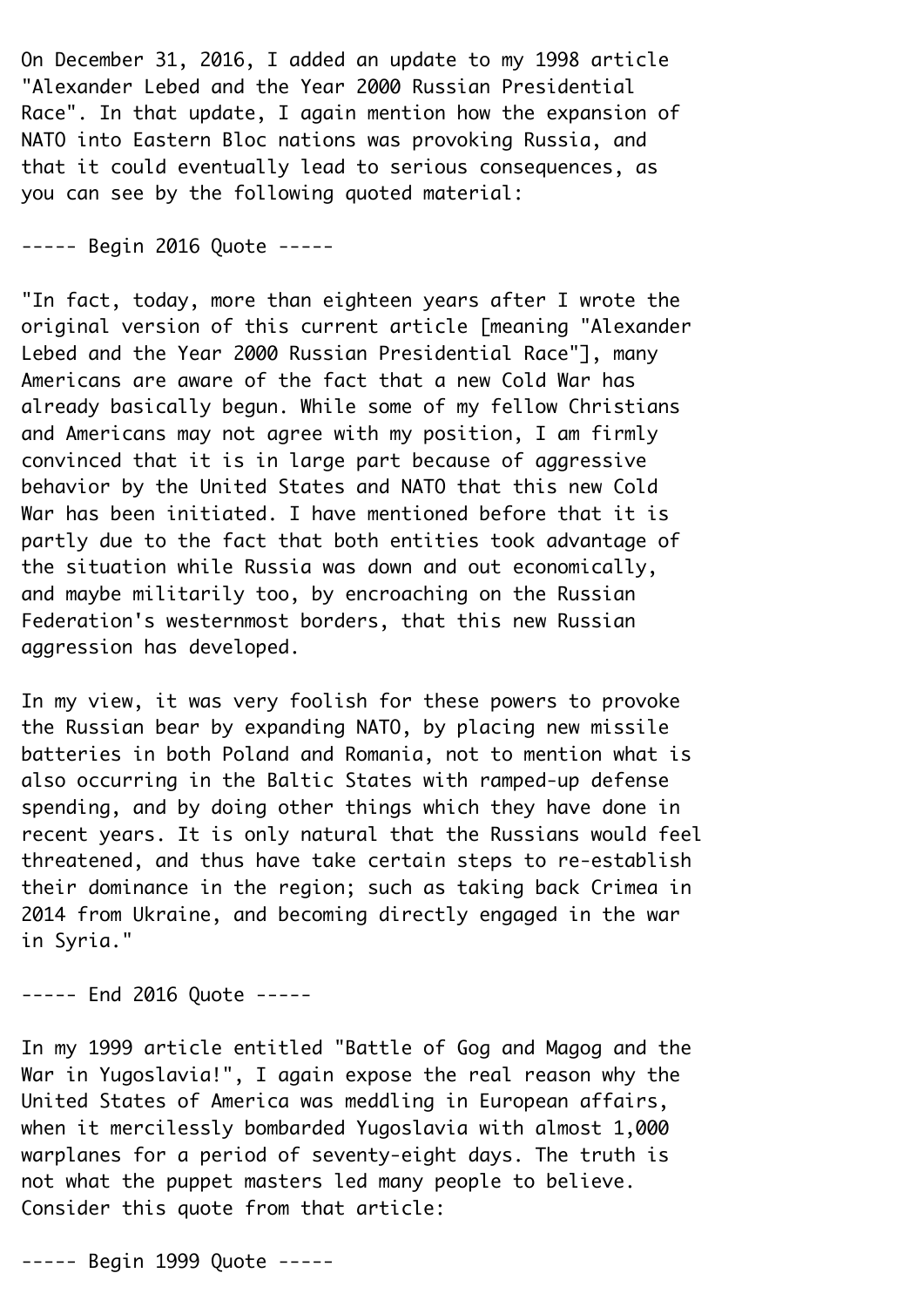"This brings us to a very interesting point. While these two wars may at first seem to be totally unrelated, this is certainly not the case. As I have stated to some of my¬ Christian friends before, I believe that if we clear away the smokescreen of helping the Muslim Kosovar Albanians, just as we helped the Muslims in Bosnia, and the Muslim¬ Kurds in Iraq, we can begin to see that the current war in¬ Yugoslavia is really a full-scale effort by the Clinton¬ Administration to expand America's, and thus NATO's, sphere of influence, by pushing back and isolating Russia even further. Isn't this precisely why NATO was formed fifty years ago; that is, to offer an umbrella of protection to the European states from the expanding Communist giant? By brutally grabbing Yugoslavia through the current war, the¬ United States of America hopes to acquire yet another beachhead, another staging area, another protectorate nation, another puppet nation, close to the Russian border.

As I have mentioned to some of my readers in private email, imagine if you live in the city of Chicago, and the Russians are dropping cruise missiles in Washington, D.C.. That gives you a rough idea of how close American warplanes are to the¬ Russian border, meaning of course, to Ukraine. The only thing which separates Belgrade from Ukraine, is the country of Romania; and this is one of the reasons why the Russian government is currently very nervous, very upset, and has been issuing some strong, but still reserved, warnings to the United States and to NATO. Another reason for their anger is their ethnic ties to the Yugoslavian people. You see, the people of Russia, Belarus and Yugoslavia are all of Slavic origin. In fact, I was just reading the other day how, as a result of this war, the government of Yugoslavia has just decided to accept Russia's invitation to join a loose Slavic commonwealth with Russia and Belarus."¬

----- End 1999 Ouote -----

Turning to a third of my articles which was first written and published in 1999 entitled "Fulfilled Prophecy: The Beginning of Sorrows", we discover that towards the end of part one, I once again clearly express my concern regarding the U.S.A.'s and NATO's expansion into the countries of eastern Europe. Not only do I warn how the Russian bear is being forced into a corner and will eventually fight back, but I also mention how the West's aggressive tactics are forcing the Russians and the Chinese to warm up to each other. Last of all, in the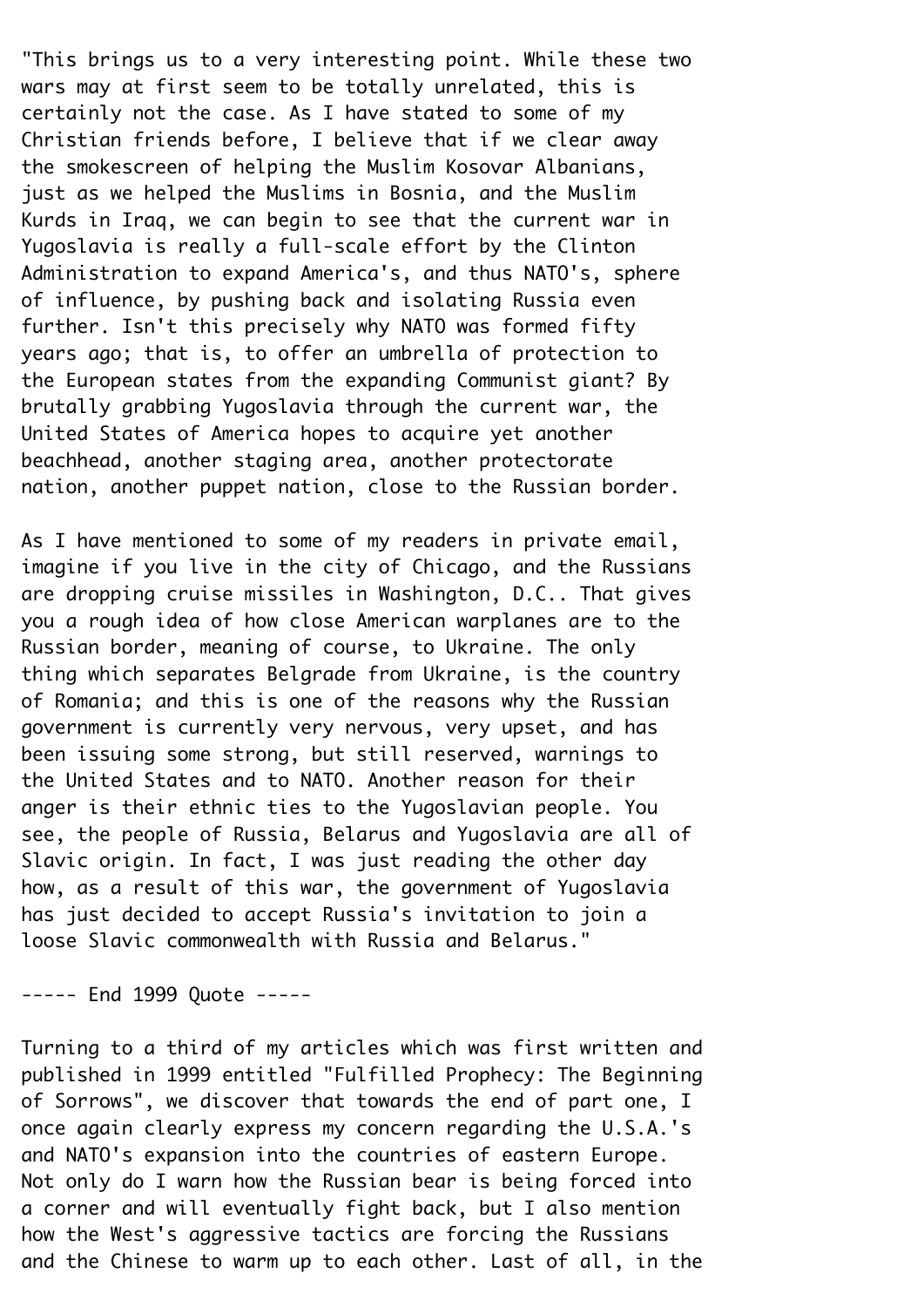closing paragraph of this same part of the series, I likewise warn how NATO's policy of expansionism may one day result in¬ "outright military conflict with the United States of¬ America, and other NATO nations". Consider these quotes:

----- Begin 1999 Ouote -----

"Despite the current, and undoubtedly temporary, calm between India and Pakistan, the move by the American administration to align itself with India is not being welcomed by Russia or by China; both of which had already become alarmed due to the recent, merciless seventy-eight day aerial bombardment of the sovereign nation of Yugoslavia by American-led NATO forces; a bombardment which really has resolved absolutely nothing. The Russian bear is being forced more and more into the corner as American and NATO expansion continues to move ever eastward towards the Russian borders; but it will only be permitted to move so far before the Russians decide that enough is enough. May I suggest that you read "Communism: Is¬ The Dead Beast Really Dead?" and "Communism: The Raging Bear¬ Out Of Control" for a more in-depth look at this situation.

As a result of American and NATO expansionist policies, and the current trend to augment the number of nations included in the economic bloc of the European Union, as is witnessed by Turkey's current consideration for the powerful group, as of late, Russia and China have been warming up to each other; and have been emphasizing the idea of a multi-polar world; and not one which is dominated only by the United States of America."

..........¬

In light of the Belgrade bombardment, it also seems quite possible that, with some work, Ukraine may also rejoin this union sometime in the future. This would effectively block the United States as well as NATO from expanding any further eastward. While the Russians are greatly concerned about the recent NATO incursion into Yugoslavia, EU expansion, and the¬ American double-cross on Pakistan, due to their own political and economic problems, at this current time, besides forging closer ties with China, Belarus, Ukraine, and other of her neighbors, there doesn't appear to be much more that Russia can do concerning the situation, short of outright military conflict with the United States of America, and other NATO nations; and that doesn't appear to be possible for the time being, although Mr. Yeltsin would have the West to believe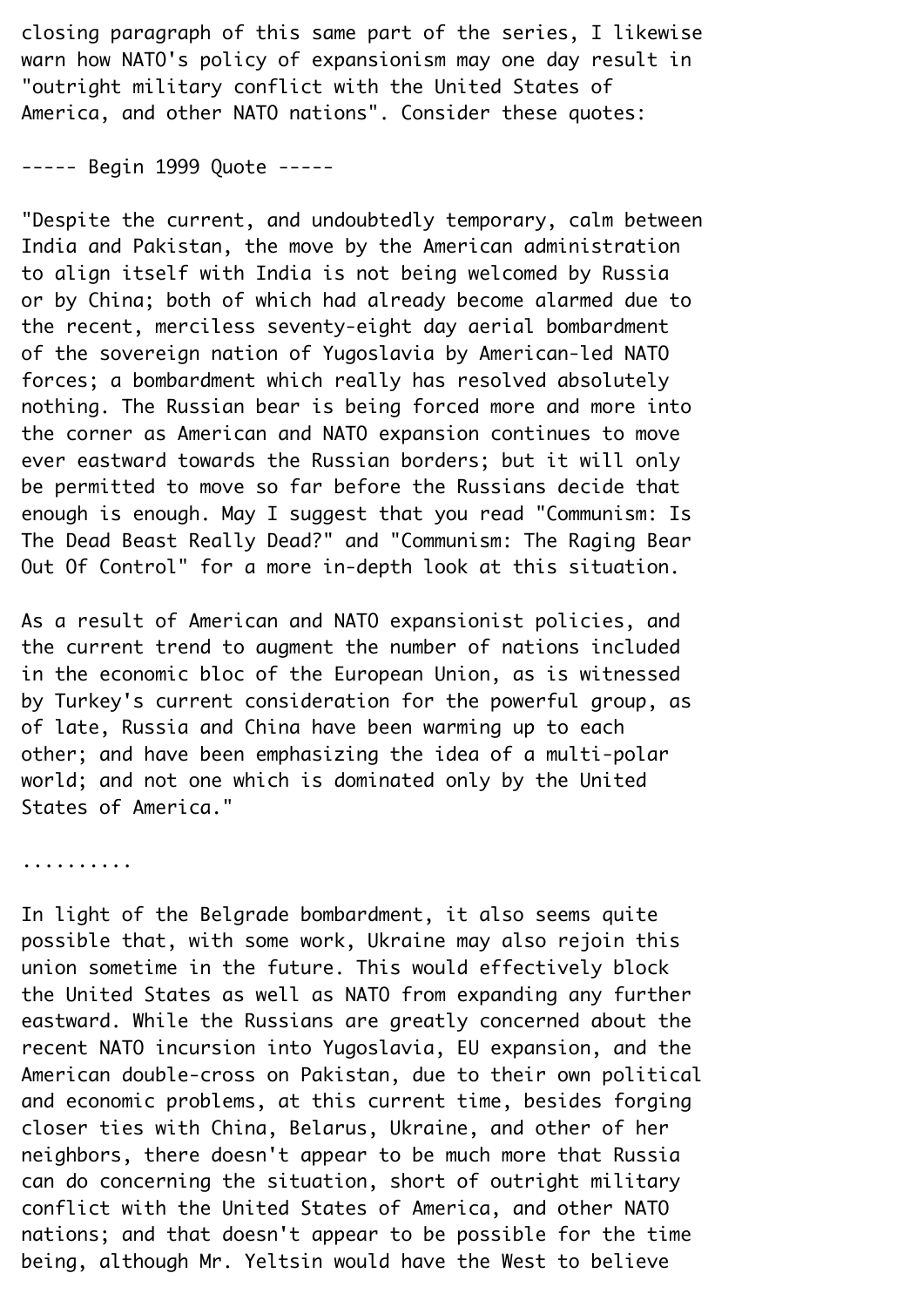otherwise.¬

----- End 1999 Ouote -----

Moving on in our discussion, in part two of my 2006 series entitled "Lying Wonders of the Endtime!" I very briefly mention the fact that due to NATO's expansion into former¬ Eastern Bloc countries, Russia and China have been warming up to each other. That process has continued to this very day. In fact, while other nations have outright condemned¬ Russia for its sudden invasion of Ukraine, China has not only refrained from doing so, but has expressed its belief that Russia has legitimate security concerns, thus seemingly suggesting that Putin's actions are justified. Consider this short quote from the aforementioned article:

----- Begin 2006 Quote -----

". . . due to NATO's expansion into former East Bloc countries, and the U.S.-led bombing of Yugoslavia, Russia and China have been warming up to each other in a diplomatic sense."

------ End 2006 Ouote -----

Towards the very end of part two of my 2001 article entitled¬ "Slobodan Milosevic: A United Nations Experiment?", where I discuss the breakup of Yugoslavia, I again mention the West's true motivation for imprisoning Slobodan Milosevic, and how that by splitting up Yugoslavia into smaller entities, it was just another step in the West's goal to expand their sphere of influence into formerly Russian-influenced territory. As you can see, I again warn that Russia is not going to be happy with this development, and the bear may one day growl back, as has now occurred. Consider this short quote:

----- Begin 2001 Ouote -----

"Is this what is going to happen? Time will certainly tell; but if it does, it will make it all the easier for the USA, and NATO, to add the smaller pieces to their ideological, military, political, and economic sphere of influence; and you can bet that Russia will not be too happy about it! The¬ Russian bear may growl one of these days yet!"¬

----- End 2001 Quote -----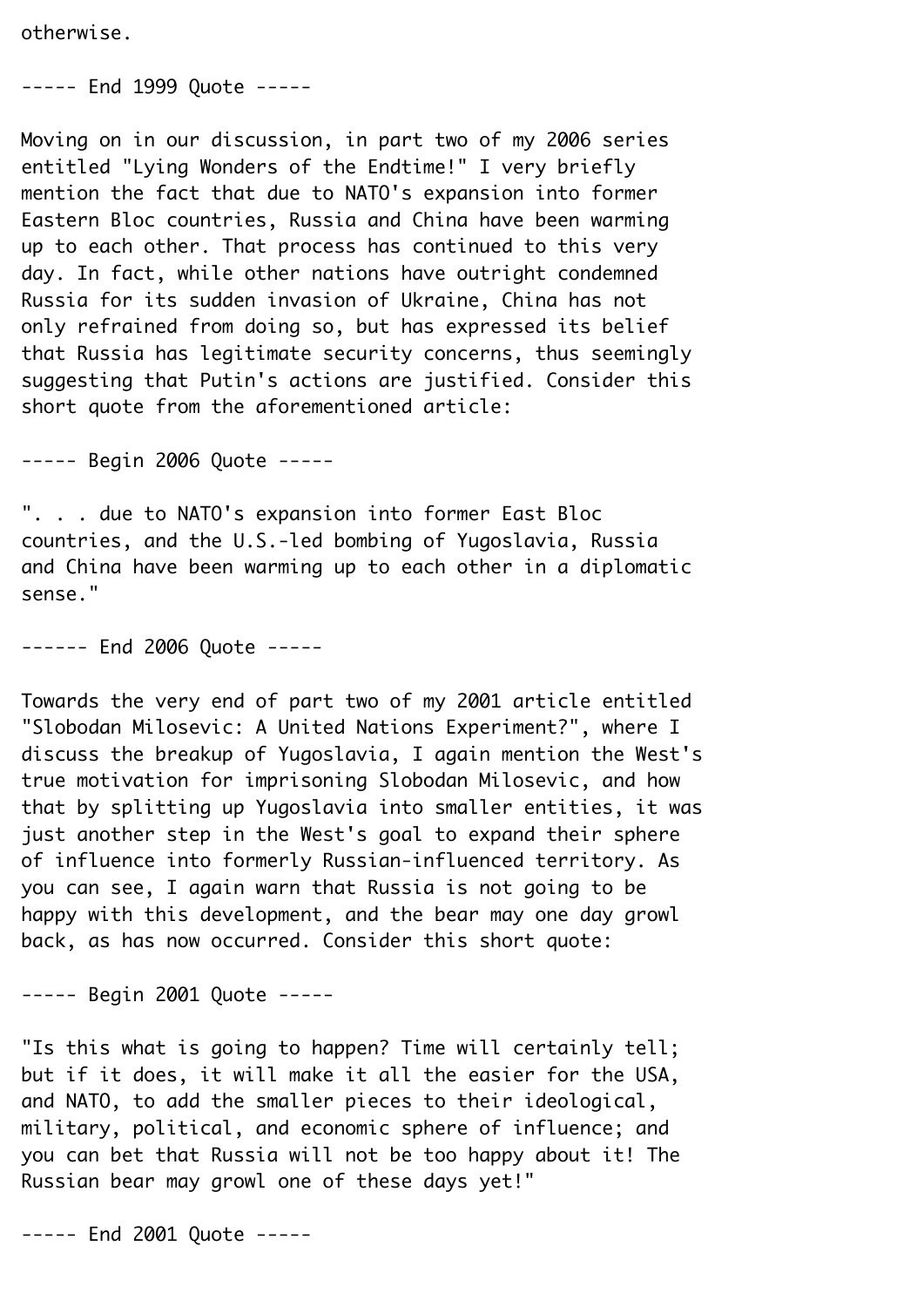I imagine that by now, some of you may possibly be tired of reading all of these quotes. I know that they sound a bit repetitive. However, by sharing all of the previous quotes with you from some of my older articles, which are in fact twenty-four years old, it is my hope that you have come to fully realize a number of things:

1. Since 1998, I have been quite consistent in my personal belief that sooner or later, there was going to be a serious clash between the Russian Federation and the United States and its NATO allies, as a result of NATO's slow but constant push towards Russia's borders. It was inevitable. Clearly, the handwriting on the wall has been there all along for anyone who has been willing to see it.

2. Contrary to the distorted, negative picture of Vladimir¬ Putin which has been purposely promoted by the United States and its European allies in recent days, Putin is NOT just an unhinged, wild, crazy, demented leader who has lost his last ounce of sanity, and who has thus suddenly decided to invade¬ Ukraine. Neither was he crazy when he grabbed Crimea in 2014. Putin is very intelligent, shrewd, very sly, calculating and deceptive. He knows exactly what he is doing. I am reminded of how Jesus described King Herod in the Gospel of Luke.¬ Consider these verses:

"The same day there came certain of the Pharisees, saying unto him, Get thee out, and depart hence: for Herod will kill thee. And he said unto them, Go ye, and TELL THAT FOX, Behold, I cast out devils, and I do cures to day and to morrow, and the third day I shall be perfected." Luke 13:31-32, KJV¬

3. Based on the actual events which have transpired over the past three decades, and particularly since Putin first rose to power in the year 2,000, I would have to conclude that if anything, Mr. Putin has been rather patient. Not only has he been patient, but he has clearly registered his complaints with NATO, and with the United Nations as well, only to have his complaints totally ignored.

4. Also contrary to the narrative which is currently being promoted by the West, while Putin is definitely acting in an aggressive manner now, as I have already made abundantly clear, he is most certainly not the initial aggressor with regards to this situation. The real aggressors are his very accusers who forced the Russian bear into a corner, so that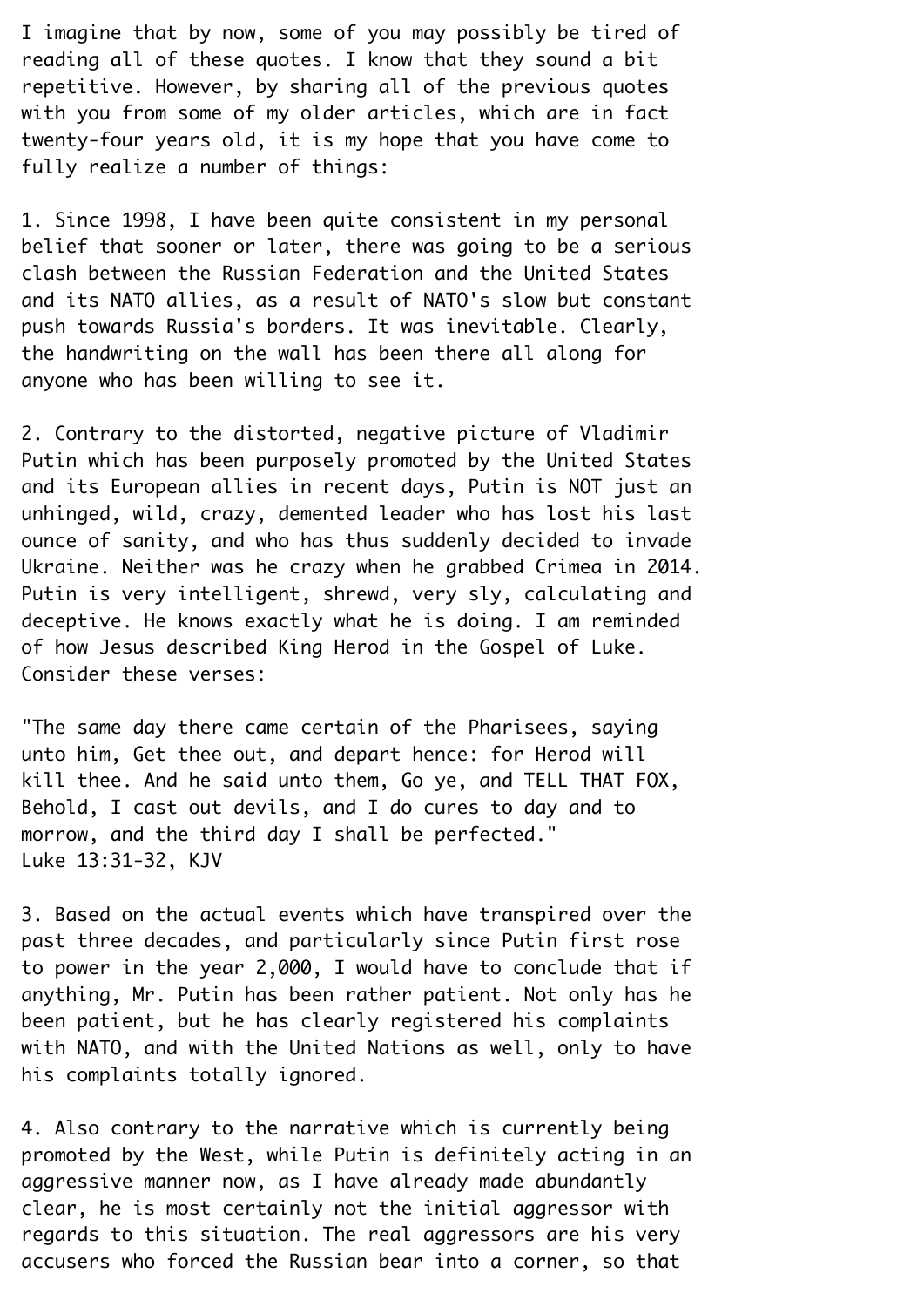he would be forced to finally react. As the title of this series states, "If you poke a bear long enough ..." So what else could have been expected of Putin at this juncture in this long con geopolitical game?¬

5. Remember what Jesus said in the Gospels regarding wars and rumors of wars. There is already a lot of propaganda coming from many different directions. As I explained in part one of this series, you are going to be bombarded with all kinds of lies, false accusations, half-truths, and other misinformation by government propaganda agents, whose goal is to try to confuse you regarding the facts. Ask God for His Wisdom and Spiritual Discernment. Don't be so quick to drink the government-issued Kool-Aid.¬

6. I am not a Communist sympathizer. I do not in any way support the Russian Federation, or its leader, Vladimir Putin. As I said earlier, I support no national government or leader in this present world. My loyalty is only to the¬ Kingdom of God. My goal with this series is simply to tell you what I personally perceive as being the truth, based on some three decades of observation. You can accept what I have to say, or reject it. It is your choice.

Having said that, with these thoughts I will bring this discussion to its conclusion. I trust that you have found it informative, and I pray that it has been an inspiration and a blessing in your life. If you happen to have an account with¬ Facebook, Twitter, Tumblr or with any other social network, I would really appreciate if you would take the time to click or tap on the corresponding link that is found on this page. Thanks so much, and may God bless you abundantly!¬

For additional information, you may want to refer to the list of reading resources below which were also mentioned in this series, or which contain topics that are related to this series, and which are likewise located on the Bill's¬ Bible Basics web server:

Alexander Lebed and the Year 2,000 Russian Presidential Race¬ America: Land of the Free . . . and Hypocrisy! Communism: Is the Dead Beast Really Dead?¬ Communism: The Raging Bear out of Control!¬ Killing and the Phinehas Priesthood¬ Killing, Murder and Military Duty¬ Obama, McCain and the Bush Legacy¬ One From Beyond: Hebrew of Hebrews¬